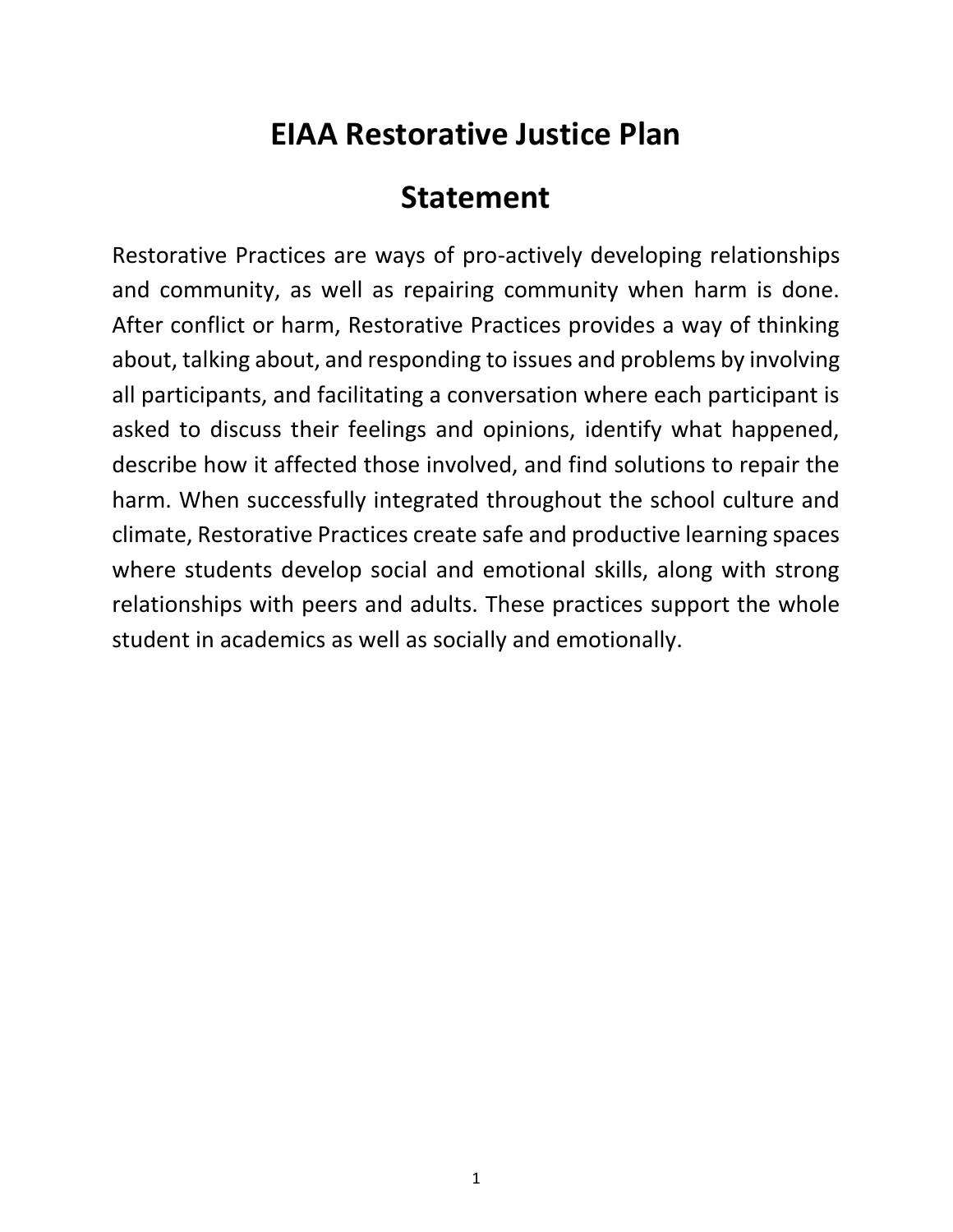## **Definitions**

| Restorative<br>Justice                   | AB 168: Non-punitive intervention and support provided by the school to a pupil to<br>improve the behavior of the pupil and remedy any harm caused by the pupil.                                                                                                                                                                                                                                                                                                                                                                                                          |
|------------------------------------------|---------------------------------------------------------------------------------------------------------------------------------------------------------------------------------------------------------------------------------------------------------------------------------------------------------------------------------------------------------------------------------------------------------------------------------------------------------------------------------------------------------------------------------------------------------------------------|
| Restorative<br>Disciplinary<br>Practices | SB89: The restorative Discipline Plan required by NRS 392.4644 must provide restorative<br>disciplinary practices which include, without limitation:<br>Holding a pupil accountable for his or her behavior;<br>Restoration or remedies related to the behavior of the pupil;<br>Relief for any victim of the pupil; and<br>Changing the behavior of the pupil.                                                                                                                                                                                                           |
| Accountability                           | is achieved when someone understands the impact of his/her actions, takes responsibility<br>for choices, and works to repair harm done. As educators, we help students hold<br>themselves accountable by both setting high expectations and providing high levels of<br>support. This is achieved when we do things with students- not to them or for them.                                                                                                                                                                                                               |
| Community<br>Safety                      | Restorative Justice recognizes the need to keep the community safe through strategies<br>that build relationships and empower the community to take responsibility for the<br>wellbeing of its members.                                                                                                                                                                                                                                                                                                                                                                   |
| Competency<br>Development                | Restorative Justice seeks to increase the pro-social skills of those who have harmed<br>others, address underlying factors that lead youth to engage in unhealthy, and/or<br>inappropriate behavior, and build on strengths in each young person.                                                                                                                                                                                                                                                                                                                         |
| Battery                                  | NRS 392.466a, NRS 200.481.1a: Means any willful and unlawful use of force or violence<br>upon the person of another.                                                                                                                                                                                                                                                                                                                                                                                                                                                      |
| Dangerous<br>weapon                      | NRS 392.466.1b: includes, without limitations, a blackjack, slungshot, Billy, sand-club,<br>sandbag, metal knuckles, dirk or dagger, a nunchaku or trefoil, as defined in NRS 202.350,<br>a switchblade knife as defined in NRS 202.265, or any other object which is used, or<br>threatened to be used, in such a manner and under such circumstances as to pose a threat<br>of, or cause bodily injury to a person.                                                                                                                                                     |
| Firearm                                  | NRS 392.466.11c: Includes, without limitation, any pistol, revolver, shotgun, explosive<br>substance or device, and any other item included within the definition of "firearm" in 18<br>U.S.C 921, as the section existed on July1, 1995                                                                                                                                                                                                                                                                                                                                  |
| Habitual<br>Disciplinary<br>Problem      | NRS 392.4655: a principal of a school shall deem a pupil a habitual disciplinary problem if<br>the school has written evidence which documents in one year that:<br>The pupil has threatened or extorted, or attempted to threaten or extort, another<br>$\bullet$<br>pupil or teacher or other personnel employed by the school two or more times;<br>OR<br>The pupil has a record of five suspensions from school for any reason; AND the<br>$\bullet$<br>pupil has not entered into and participated in a plan of behavior pursuant to<br>subsection 5 of NRS 392.4655 |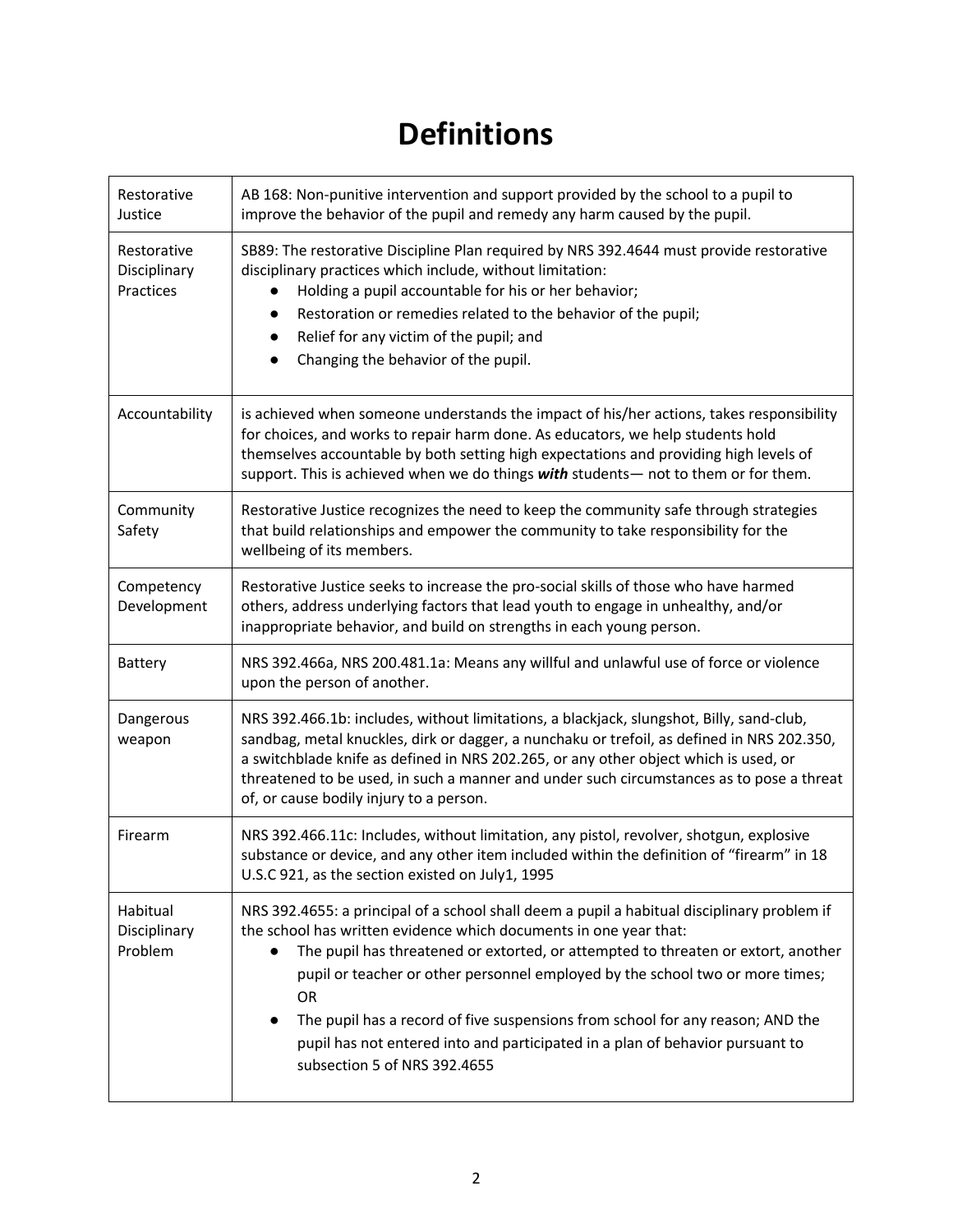## **Plan**

Individual plans, accountability, and action steps will be determined and aligned with student needs and the specific situation. Students can move up and down the progression by tier, or jump to another tier, depending on the severity of the situation/behavior.

#### **Tier 1 School Wide**

Focuses on what all students receive in order to be successful academically, behaviorally, and socially/emotionally, including but not limited to developing a:

#### **RESTORATIVE SCHOOL CLIMATE**

A restorative school climate focuses on building a strong sense of community and positive relationships among all stakeholders. In a restorative environment, all community members feel safe and welcome, and adults support students in developing social and emotional skills.

#### **PRACTICES THAT SUPPORT TIER 1:**

- Restorative Mindsets
- Restorative Language
- Talking Circles
- Restorative Conversations

#### **Tier 2**

#### **Additional Support and Practice as Needed**

Provides small-group strategic intervention to students who need more support in order to be successful academically, behaviorally, and socially/emotionally, including but not limited to:

#### **RESTORATIVE DISCIPLINE**

After harm or conflict, restorative responses address the root cause of the problem, promote healing, and ensure that students are held accountable and take ownership over the process of repairing harm.

#### **PRACTICES THAT SUPPORT TIER 2:**

- Restorative Conversations
- Peer Conference/Peer Mediation/Peace Circles
- Skill-Building Alternatives to Suspension

#### **Tier 3**

#### **Individualized Practice and Support as Needed**

Includes intensive intervention for students who need individualized support in order to be successful academically, behaviorally, and socially/emotionally

#### **RE-ENTRY AND RESTORATIVE HEALING**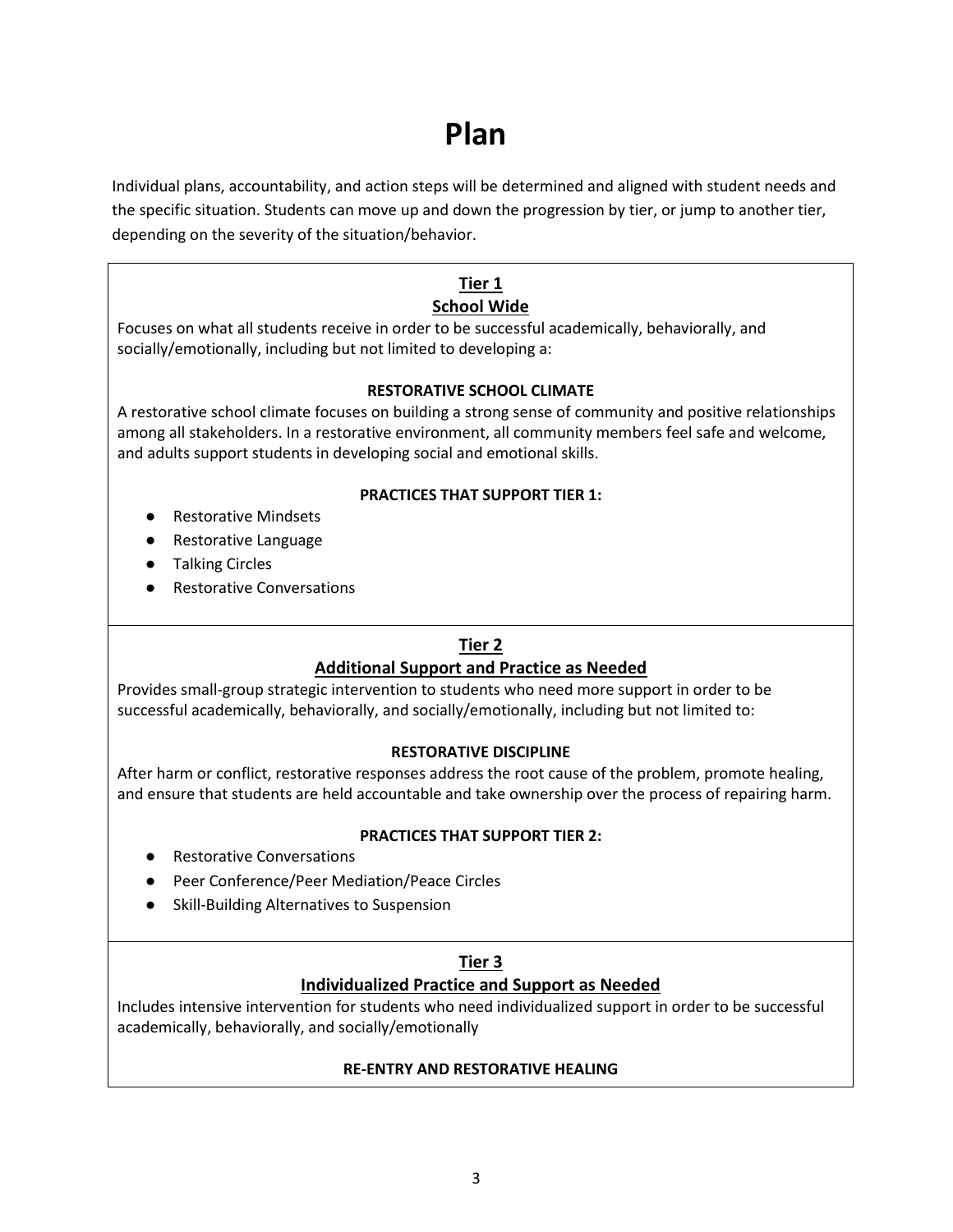In the most serious incidents of harm or conflict, restorative practices ensure that students who have been removed from the classroom/school are welcomed back to the community. Reintegration into the community is accompanied by thoughtful, and strategic planning in conjunction with action steps. When needed, intensive one-on-one interventions will be used to promote healing.

#### **PRACTICES THAT SUPPORT TIER 3:**

- Re-entry Procedures
- Restorative Conferencing
- Individualized academic, behavior, or social emotional plans

### **Tier 4 Students Beyond Tier 1, 2 & 3 Restorative Practices**

Includes Suspension Expulsion and Board Action. School has made a reasonable effort to complete a plan action based on restorative justice with the student in accordance with the provisions of NRS 392.467.

#### **Battery or Sale/Distribution of a Controlled Substance NRS 392.466.1**

If a student commits battery that results in bodily injury of an employee, or sells or distributes any controlled substance on school grounds, or at a school sponsored activity and is at least 11years old:

- The student must meet with the school and the parents/guardians; and
- The school must provide a plan of action based on restorative justice to the parents/guardians; and
- The student may be expelled NRS 392.466.1
- Existing requirements for enrollment elsewhere remain if the student is expelled.

#### **Possession of a Firearm or Dangerous Weapon NRS 392.466.3**

- Any student who is found to be in possession of a firearm or dangerous weapon may be removed from the school immediately upon being given an explanation of the reasons for the removal and pending proceedings NRS 392.467.2
- The first occurrence of possession of a firearm or a dangerous weapon (as defined in NRS 392.466.11 b and c still requires a mandatory on -year minimum expulsion OR placement in another kind of school for a period not to exceed the period of the expulsion; a second occurrence still required permanent expulsion from the school (NRS 392.466.3. Existing requirement for enrollment elsewhere remains if the student Is expelled NRS 392.466.3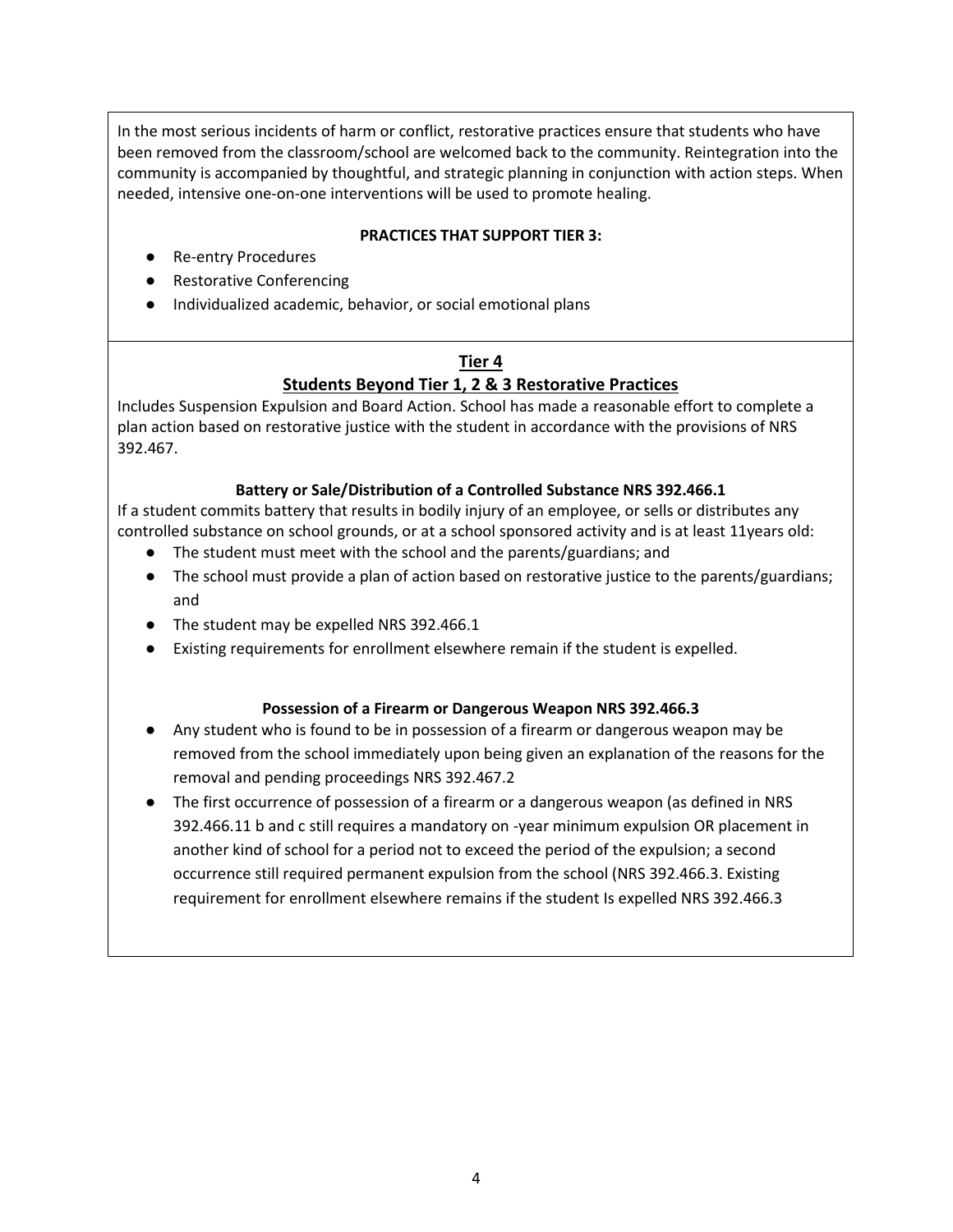## **PUNITIVE VS. RESTORATIVE DISCIPLINE**

| Punitive                                                                                                                                       | Restorative                                                                                                                                 |
|------------------------------------------------------------------------------------------------------------------------------------------------|---------------------------------------------------------------------------------------------------------------------------------------------|
| "Misbehavior" defined as breaking school rules or<br>"letting" school community down.                                                          | "Misbehavior" defined as harm<br>(emotional/mental/physical) done to one<br>person/group by another                                         |
| Focus is on what happened and establishing blame<br>or guilt.                                                                                  | Focus on problem-solving by expressing feelings<br>and needs and exploring how to address problems<br>in the future.                        |
| Adversarial relationships and process. Includes an<br>authority figure with power to decide on penalty, in<br>conflict with wrongdoer.         | Dialogue and negotiation with everyone involved in<br>communication and cooperation with each other.                                        |
| Imposition of pain or unpleasantness to punish and<br>deter/prevent.                                                                           | Restitution as a means of restoring both parties, the<br>goal being reconciliation and acknowledging<br>responsibility for choices.         |
| Attention to rules and adherence to due process.                                                                                               | Attention to relationships and achievement of<br>mutually desired outcome.                                                                  |
| Conflict/ wrongdoing represented as impersonal<br>and abstract; individual versus school.                                                      | Conflict/wrongdoing recognized as interpersonal<br>conflicts with opportunity for learning.                                                 |
| One social injury compounded by another.                                                                                                       | Focus on repair of social injury/damage.                                                                                                    |
| School community as spectators, represented by<br>member or staff dealing with situation; those<br>directly affected uninvolved and powerless. | School community involved in facilitating<br>restoration; those affected taken into<br>consideration; empowerment.                          |
| Accountability defined in terms of receiving<br>punishment.                                                                                    | Accountability defined as understanding the impact<br>of actions, taking responsibility for choices, and<br>suggesting ways to repair harm. |
| <b>Punitive Discipline Tasks</b>                                                                                                               | <b>Restorative Justice Asks</b>                                                                                                             |
| What rule was broken?                                                                                                                          | Who was harmed?                                                                                                                             |
| Who broke it?                                                                                                                                  | What are their needs?                                                                                                                       |
| How should they be punished?                                                                                                                   | Who will be held accountable for making things<br>right?                                                                                    |
| <b>Punitive Discipline Practices</b>                                                                                                           | <b>Restorative Justice Practices</b>                                                                                                        |
| Lecturing Students                                                                                                                             | <b>Student-Student Mediations</b>                                                                                                           |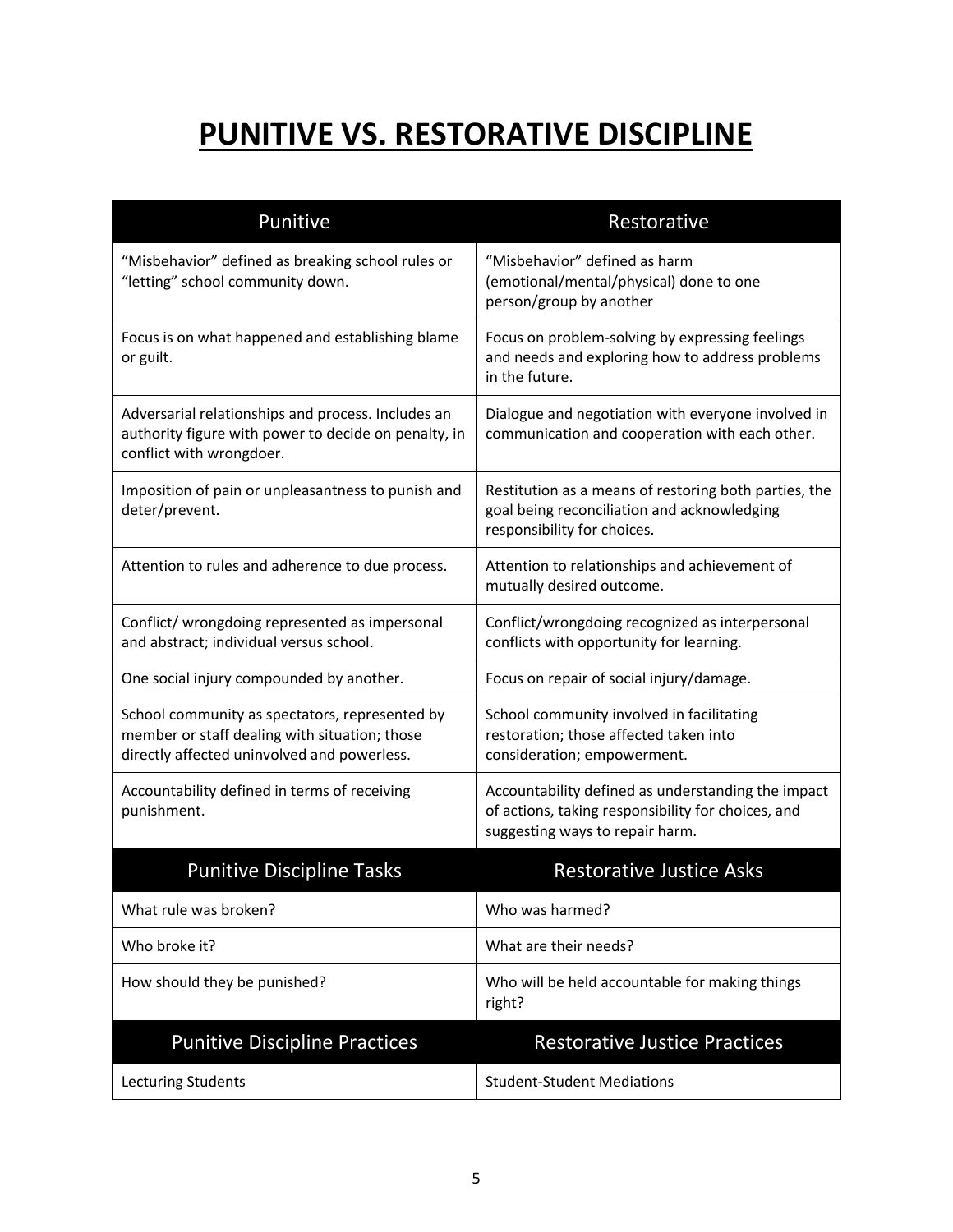| Self-Directed Detentions | <b>Staff-Student Mediations</b>    |
|--------------------------|------------------------------------|
| In School Suspension     | Peace Circles                      |
| Out of School Suspension | <b>Reinstatement Conversations</b> |
| Expulsion                | <b>Community Building Circles</b>  |

\*It should be noted that punitive/traditional discipline and restorative discipline may be used in tandem only as deemed necessary and imperative by the administrator, and if deemed appropriate, the school board. However, each misbehavior/situation will include a Restorative Justice Action Plan that outlines specific Restorative Practices.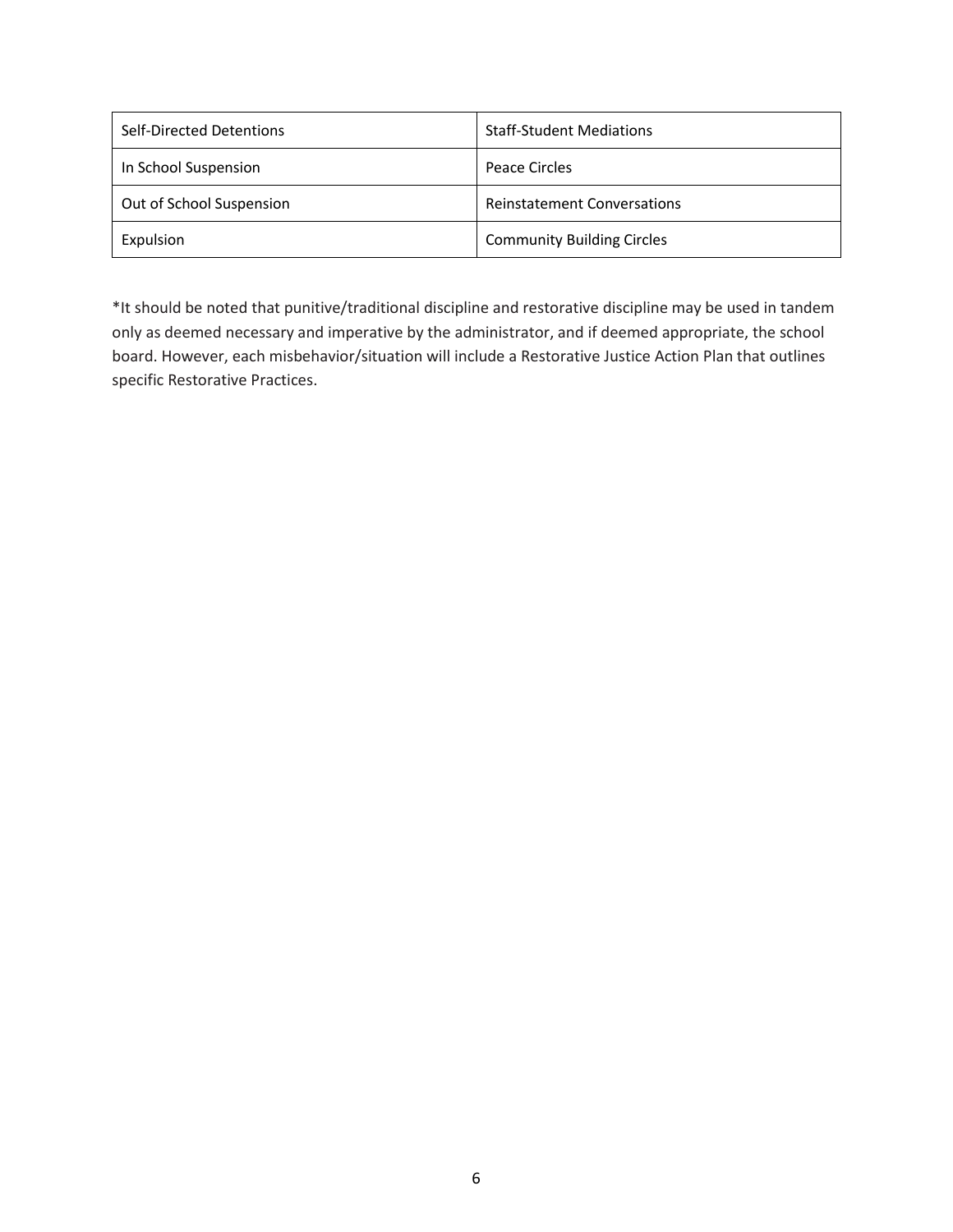## **Core Components**

A restorative mindset and restorative language are integral parts to each of the restorative processes. From building community in the classroom with a Talking Circle to repairing harm and restoring relationships through a Peace Circle, these components should remain at the heart of every interaction within the school community.

#### **RESTORATIVE MINDSET:**

A restorative mindset describes how a person understands community and one's role in the community. The values and concepts that underlie a restorative mindset include:

- Relationships and trust are at the center of community
- All members of the community are responsible to and for each other
- Multiple perspectives are welcomed, and all voices are equally important
- Healing is a process essential to restoring community
- Harm-doers should be held accountable for and take an active role in repairing harm

• Conflict is resolved through honest dialogue and collaborative problem-solving that addresses the root cause and the needs of those involved

#### **RESTORATIVE LANGUAGE:**

Restorative language encourages positive interaction. Restorative language uses "I" statements to remain nonjudgmental, gives the speaker positive feedback through empathetic listening, and encourages him/her to speak using restorative questions.

*Empathetic Listening* occurs when one person truly listens to the thoughts, feelings, and needs of another person, and makes an active effort to comprehend the other person's perspective. Empathetic listening is a concentrated effort to ensure that the speaker feels that he/she is understood and valued without judgment.

*"I" statements* express feelings and convey how the speaker was affected. "I" statements, or affective statements, encourage acknowledgment and ownership over one's thoughts and feelings. Communicating this way helps strengthen relationships and builds understanding of how one person's actions has an effect on the larger community.

Example Feelings Script:

| I feel/am      | (emotion) when/that you | (behavior) |
|----------------|-------------------------|------------|
| <b>Because</b> | (reason). I need        | (request). |

*Restorative Questions* are non-judgmental ways of prompting someone to consider the feelings of others, the impact of his/her actions, and what can be done to make things right. Restorative questions help the respondent learn from the incident and problem solve.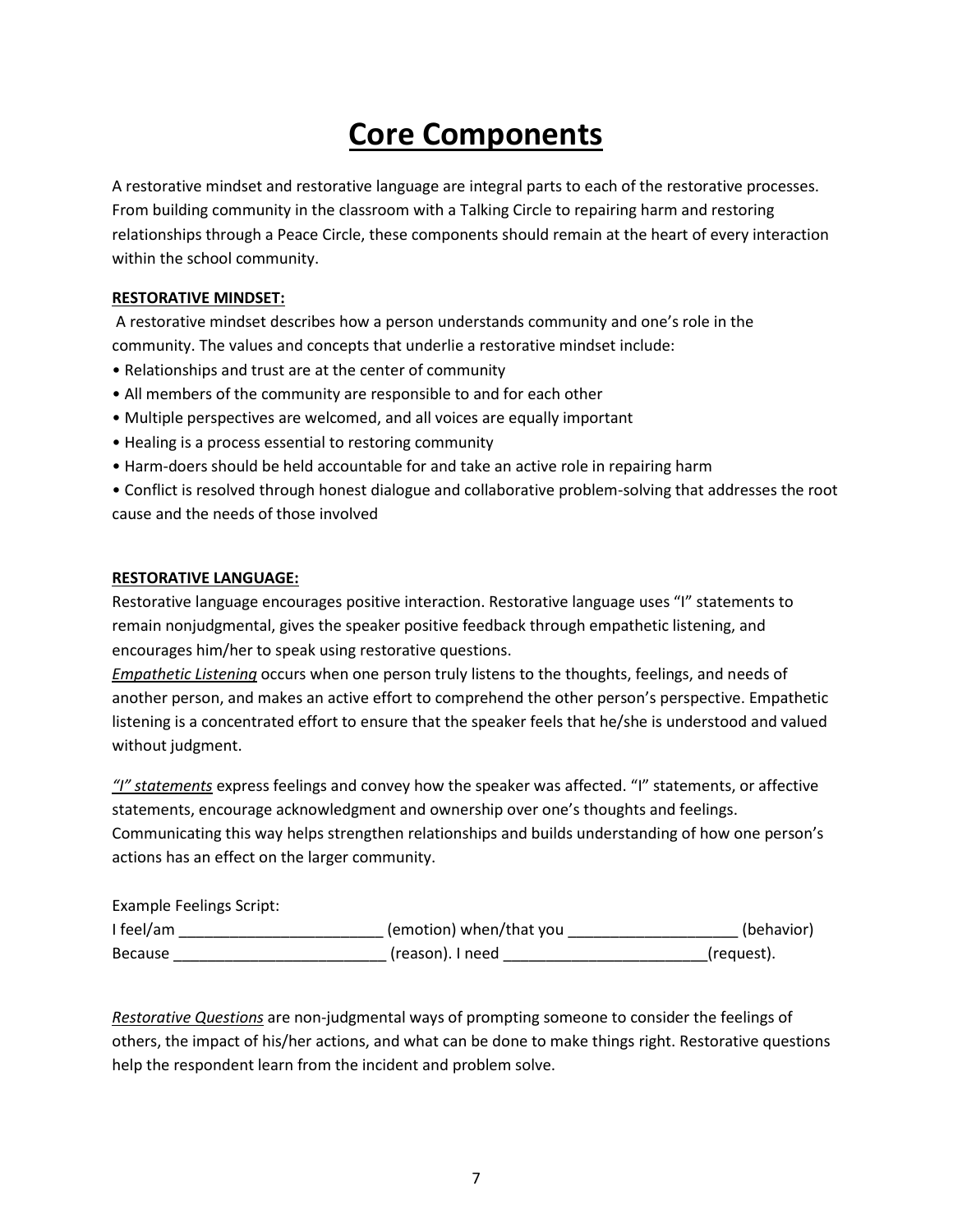## **Questioning**

*Restorative Questions/Step 1:* To respond to challenging behavior What happened? What were you thinking about at the time? What have your thoughts been since? Who was affected by what you did? In what way have they been affected? **What do you think needs to happen to make things right?** 

### *Restorative Questions/Step 2:* To help those harmed by others' actions What do you think when you realized what had happened? What have your thoughts been since? How has this affected you and others? What has been the hardest thing for you? **What do you think needs to happen to make things right?**

#### *Additional information:* **Questions in bold are asked at the very end, after all involved have been asked the previous questions.**

Questions are asked in the following order – perpetrator, person most harmed, person least harmed (for all but the last question); the sequence is then repeated for the last question.

## **Types of Restorative Processes**

#### **RESTORATIVE CONVERSATIONS:**

*Restorative Conversations:* Conversations or "chats" may be formal or informal structured one-on-one discussions that use restorative questions, "I" statements, and empathetic listening to guide someone through reflection, problem solving, and repairing harm. Rather than chastising a harm-doer for his/her behavior, restorative conversations help identify root causes and place responsibility on the harm-doer to understand the impact of his/her behavior and take steps to make things right.

*CIRCLES:* Circle rituals and structures create a safe and equitable space for people to communicate and connect with one another.

• Talking Circles can be used to get to know members of the school/classroom community, talk about issues that are affecting the community, develop plans, celebrate successes and good news, solve problems, and heal or grieve.

• Peace Circles are one type of circle ritual that engage all involved parties to develop agreements that resolve conflicts and disciplinary issues.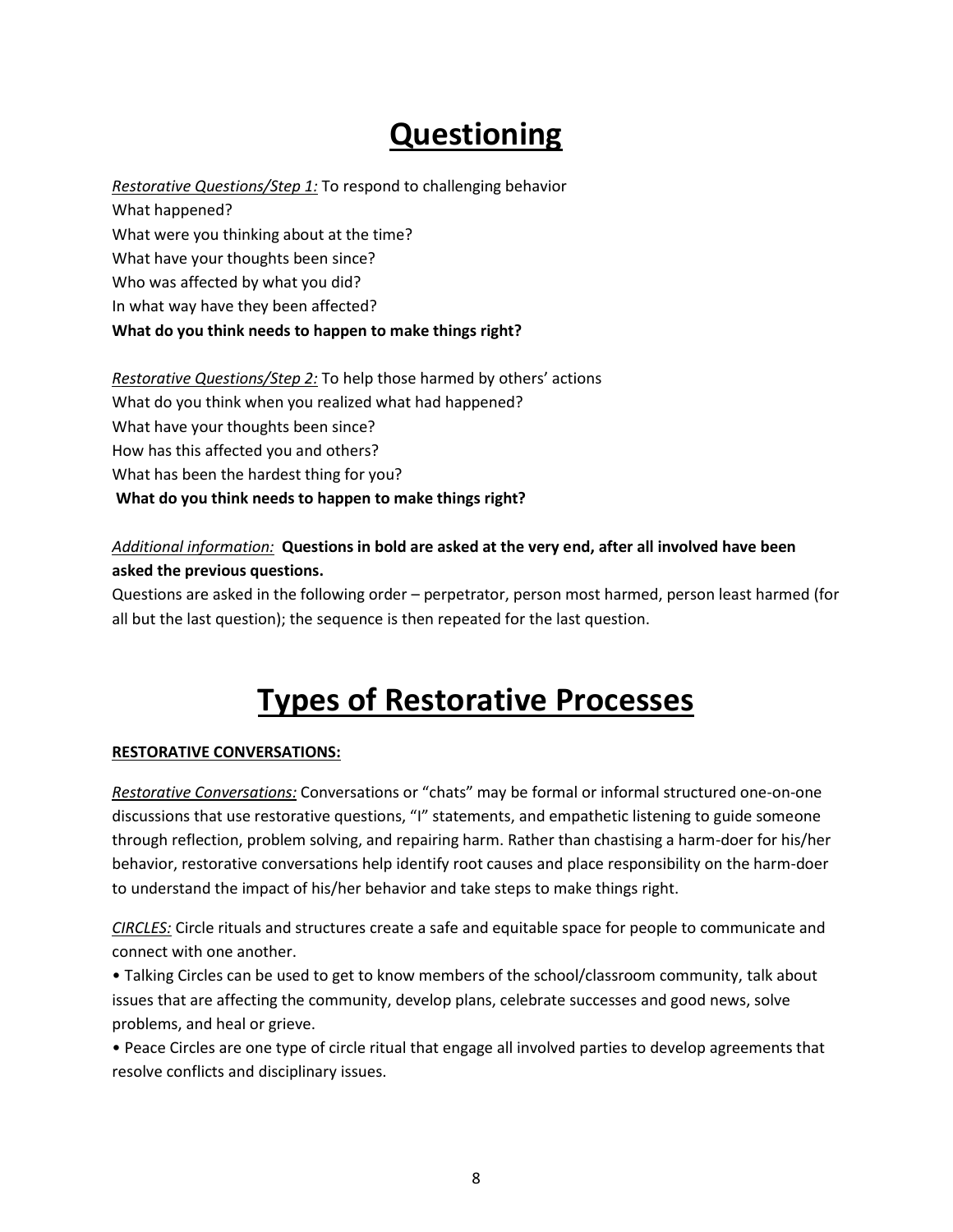*PEER CONFERENCE*: A peer conference (sometimes called peer mediation or peer jury) is a voluntary student-led process in which a small group of trained "peer conference members" work to empower referred students to understand the impact of their actions and find ways to repair the harm they have caused. Students are referred to the Peer Conference after violating a school rule or engaging in conflict with others.

*CLASSROOM PRACTICES:* In the classroom, Restorative Practices may be implemented through daily rituals and practices, disciplinary responses, or simply through the interactions between teachers and students. Classroom practices may include Talking Circles or other community-building activities, teaching students self-awareness through "I" statements, resolving conflicts through restorative questions and conversations, and providing opportunities for reflection.

| <b>Practice</b>                 | <b>When to Use</b>                                                                                                                                                                                                                                          | <b>Grade Level</b> |
|---------------------------------|-------------------------------------------------------------------------------------------------------------------------------------------------------------------------------------------------------------------------------------------------------------|--------------------|
| <b>Restorative Mindset</b>      | Always                                                                                                                                                                                                                                                      | $K-8$              |
| Restorative Language            | Always                                                                                                                                                                                                                                                      | $K-8$              |
| <b>Talking Circle</b>           | Proactively to build community<br>and SEL skills; to work<br>collaboratively on a problem                                                                                                                                                                   | $K-8$              |
| <b>Restorative Conversation</b> | At the moment of a minor<br>occurrence, in a safe space, and<br>after the respondent has<br>accepted responsibility for<br>his/her behavior. Or, to better<br>understand an incident that has<br>occurred, and the root causes<br>of the behavior exhibited | $K-8$              |
| Peace Circle                    | Can be used in response to<br>repeated inappropriate<br>behaviors; persistent disruptive<br>behaviors, most seriously<br>disruptive behaviors, and some<br>very seriously disruptive<br>behaviors                                                           | $3 - 8$            |
| Peer Conference                 | In response to repeated<br>inappropriate behaviors,<br>persistent disruptive behaviors<br>and some seriously disruptive<br>behaviors                                                                                                                        | $3 - 8$            |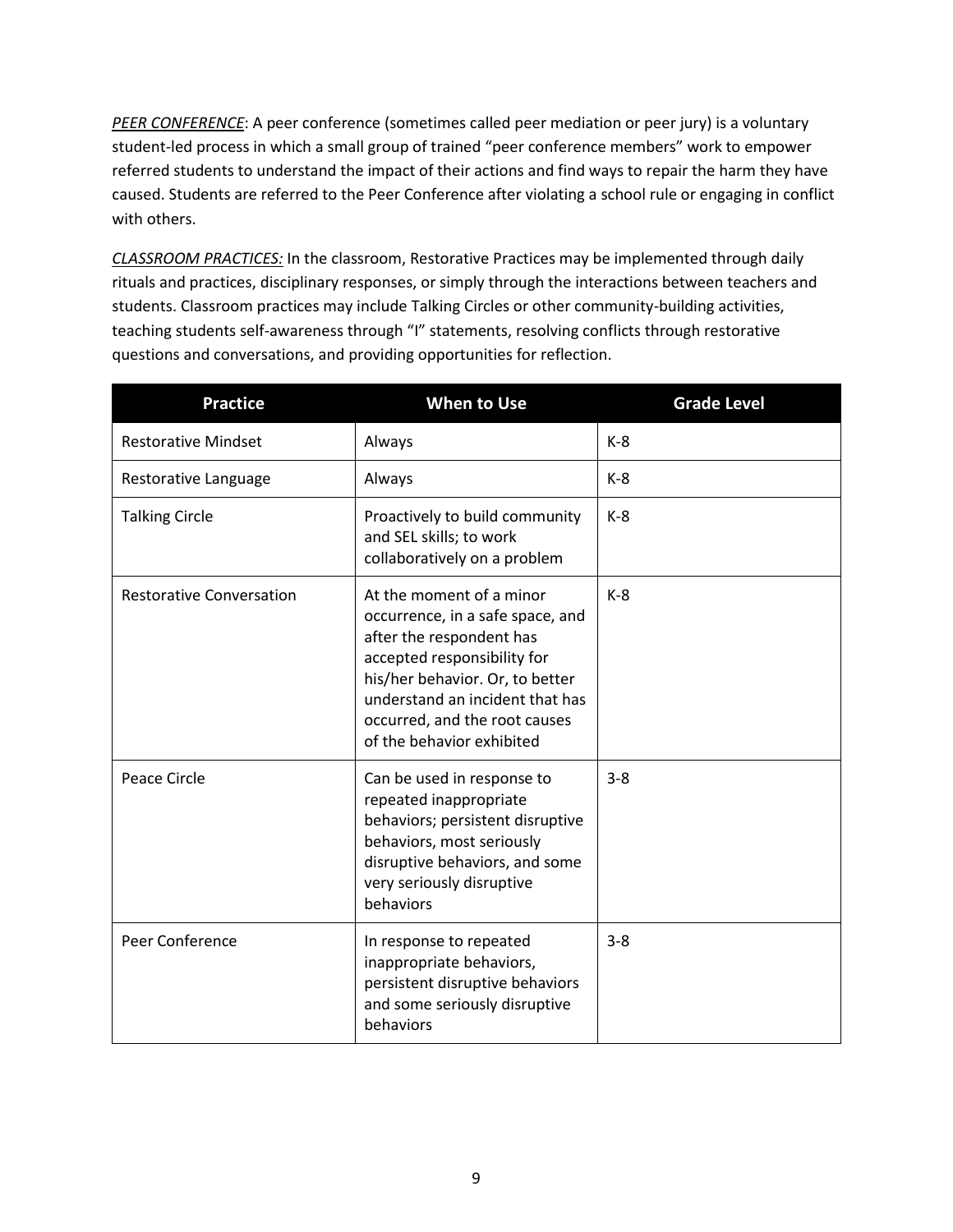## **Six Steps for Restorative Conversation**

#### *STEP 1. OPEN THE LINES OF COMMUNICATION*

- How is your day going?
- Thank you for agreeing to meet with me. I wanted to talk with you about \_\_\_\_\_\_\_\_\_.
- When I heard/saw external only if felt the cause I contains the cause I contains the cause I contains the cause  $\mathbf{I}$

#### *STEP 2. ALLOW THE STUDENT TO EXPLAIN THE SITUATION FROM HIS/HER PERSPECTIVE*

- What happened?
- Tell me more about the control of  $\sim$
- What were you thinking at the time? What were you feeling?

#### *STEP 3. IDENTIFY WHAT LED UP TO THE INCIDENT AND ANY ROOT CAUSES*

- It sounds like you felt \_\_\_\_\_\_\_\_\_\_. What made you feel \_\_\_\_\_\_\_\_?
- What was going on that led up to this situation? What else may have contributed to this situation?
- Has this happened before?

#### *STEP 4. IDENTIFY THE IMPACT*

- What have you thought about since? How do you feel about the situation now?
- How did this situation affect you and in what ways?
- Who else do you think has been affected/upset/ harmed by your actions? In what way?
- What role do you think you played in this situation?

#### *STEP 5. ADDRESS NEEDS AND REPAIR HARM*

- What can you do to make things better/fix this/make things right?
- What do you need to help you do that?
- What end result would you like to see?
- What could you do to make sure this doesn't happen again?

• How could you have approached the situation differently? What would you do differently in the future?

• Obviously \_\_\_\_\_\_\_\_\_\_ is pretty upset. Do you have any ideas on how you can make it up to him/her or help him/her feel better? If you were him/her, what do you think you would need?

#### *STEP 6. CREATE AN AGREEMENT*\*

- Based on our conversation, I heard that you will **will also** ... I will also  $\blacksquare$
- Does that seem like something we can agree on?
- Let's write down what we've agreed to so that we know the next steps to move us forward. Let's

check in again on \_\_\_\_\_\_\_\_\_\_ to see how everything is going.

• Thank you for talking with me. I appreciate your willingness to discuss this situation and work through the issues.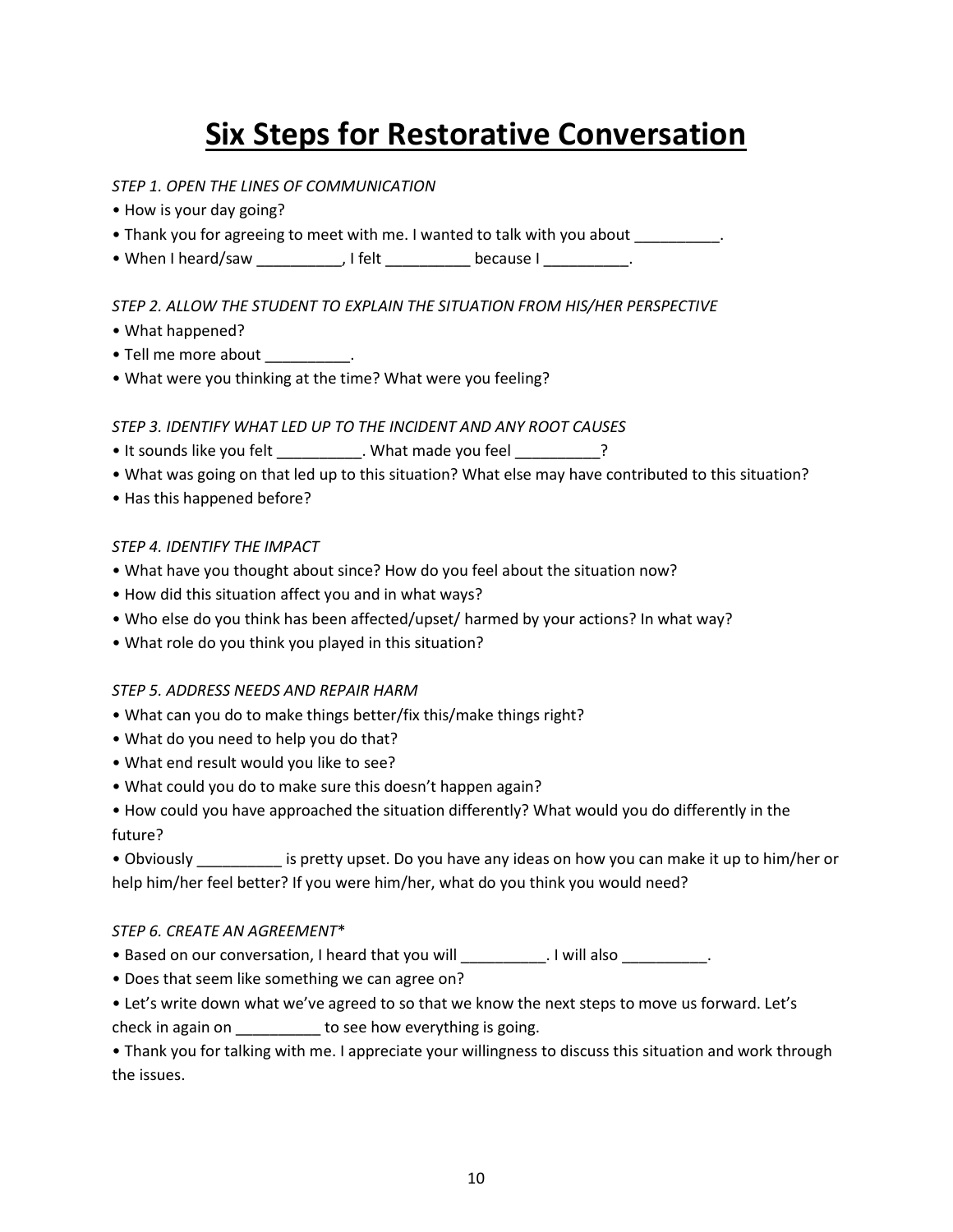#### **\*IF CONSEQUENCES BEYOND REPAIRING HARM ARE REQUIRED, SEEK TO PLACE RESPONSIBILITY ON THE STUDENT TO IDENTIFY A CONSEQUENCE AS PART OF THE AGREEMENT:**

• Based on our conversation about how to make things right, what do you think is a fair consequence for your behavior? Why do you think that is a fair consequence?

- How would you feel about \_\_\_\_\_\_\_\_\_\_ a consequence?
- As a consequence of this incident, you can either \_\_\_\_\_\_\_\_\_\_\_\_\_ or \_\_\_\_\_\_\_\_\_\_\_. Can you agree to that?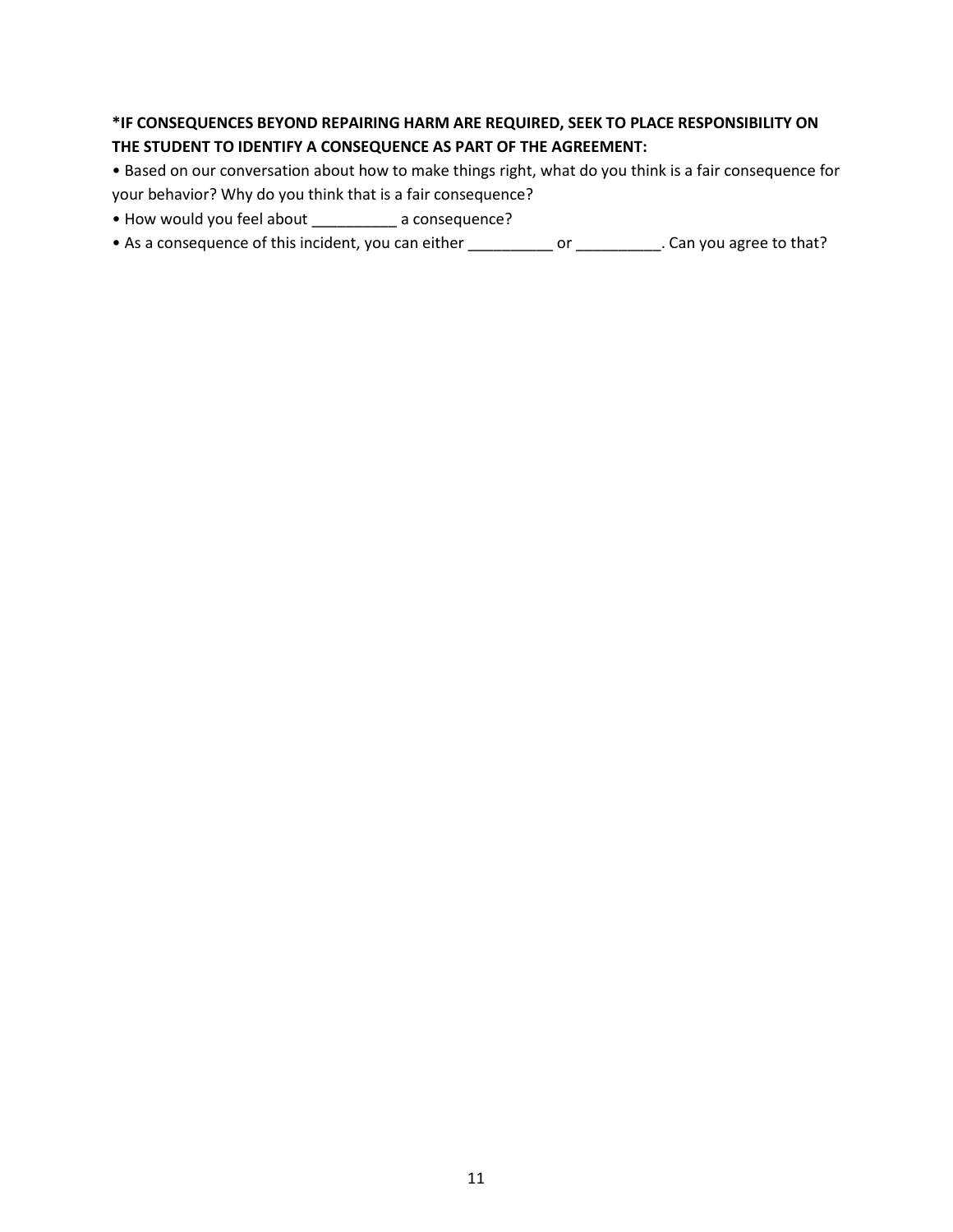## **Sequence of Events in a Circle**

The sequence of events is important. If you establish a Circle Pattern from the beginning, and use it consistently, students will know what to expect. The following sequence works well, although not every element is included in every circle. Each step in the sequence is discussed below.

| Starting the Circle 5-10 minutes           | 1. Arrive (circle keeper centers self)<br>*State the purpose of the circle<br>2. Open the Circle<br>3. Teach and Remember Circle Guidelines<br>4. Make and Remember Agreements                |
|--------------------------------------------|-----------------------------------------------------------------------------------------------------------------------------------------------------------------------------------------------|
| Doing the Work of the Circle 15-30 minutes | 5. Connection: Check in Round with Talking Piece;<br>6. Core Activities: Community Building/Connection<br>Restorative. Practices Content or Deeper Connection.<br>7. Closure: Check out Round |
| Ending the Circle 5 minutes                | 8. Close the circle                                                                                                                                                                           |

*Step 1: Arrive (before the circle):* Check in with yourself prior to starting the circle. Assess your energy level, your emotional state, physical condition, and anything else that will have an impact on how you show up as a circle keeper. The goal is not necessarily to change anything, but simply to be aware. This awareness of your actual condition can be a powerful ally in circle keeping.

*Step 2: Opening the Circle:* After the students are seated in a circle, it is very helpful to have a routine that you use as a ceremony at the beginning of each circle. This marks a transition from regular classroom time into the "special" non-ordinary time of circle. This is a good time to place items into the center of the circle to help give it focus. Some teachers read a poem or some inspirational prose, or place a battery-powered candle or flowers in the center.

*Step 3: Teach Circle Guidelines:* Remind the class of, or ask them to recall, the guidelines that help circles function well. Write them on the board as students recall or use posters. They are:

1. Respect the talking piece

- a. Give those who hold it your full attention
- b. When you are holding it give full attention to your truth
- c. Speak to the center of the circle Teaching Restorative Practices with Classroom Circles
- d. Handle the talking piece respectfully
- 2. Speak from the heart: Speak for yourself: your perspectives, needs, experiences
	- a. Trust that what comes from the heart will be what the circle needs
- 3. Listen from the heart: Let go of stories that make it hard to hear others
- 4. Say just enough: without feeling rushed, say what you need to say ("lean expression")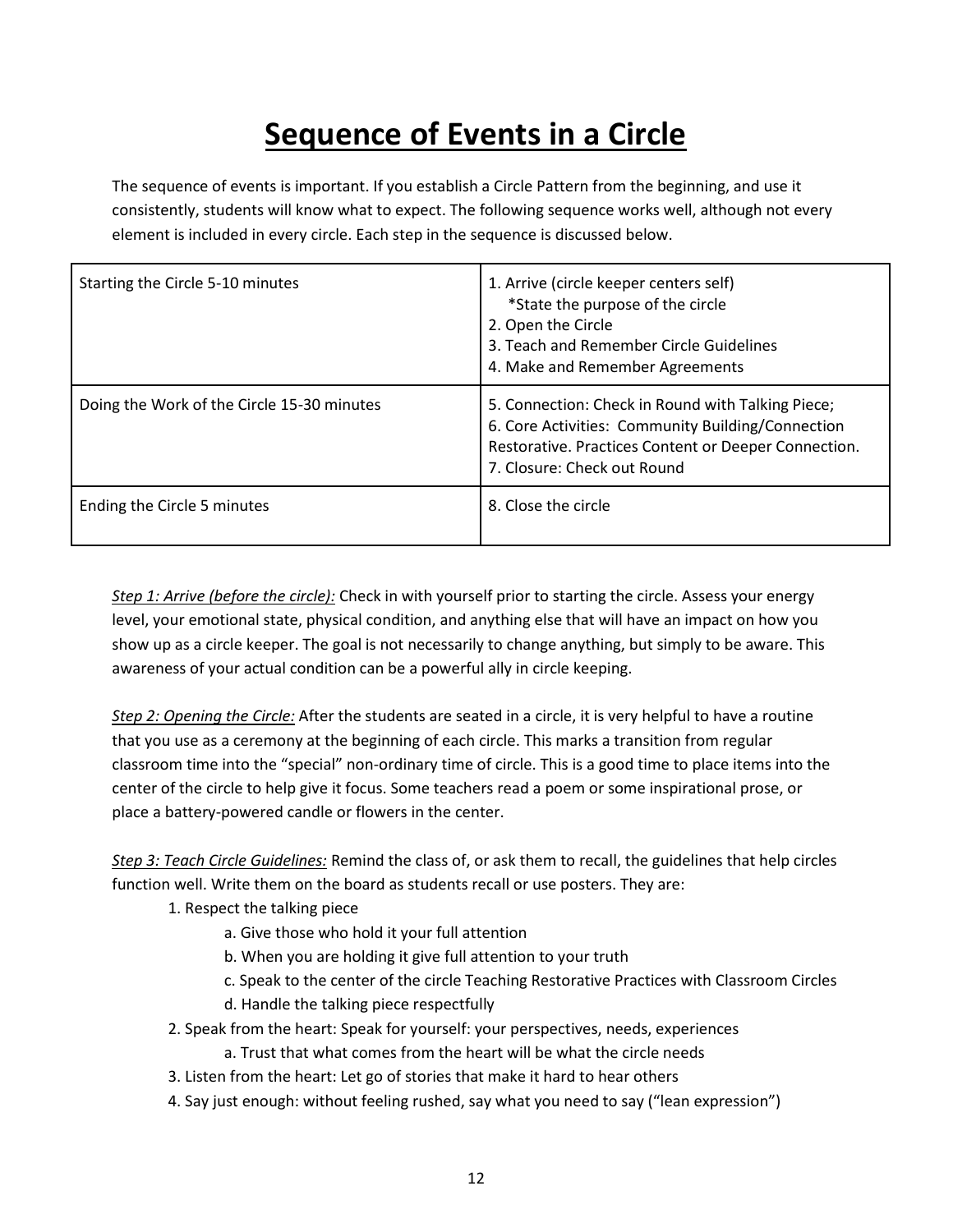5. Trust that you will know what to say when it is your turn to speak: no need to rehearse

*Step 4: Make and Remember Agreements:* In addition to the intentions, which apply to all circles, each individual class should be given multiple opportunities to make additional agreements, for example about confidentiality, gossip, and so on. Let the group find its own wording. Use a like "fists to five" to generate consensus. All agreements should be by consensus. Agreements are not imposed by an authority; they are negotiated by the group.

*Step 5: Connection:* Do a check in round with the talking piece. Begin every circle with a check-in round, in which all students are invited to respond to a question. This gives students a chance to put their voice into the circle and feel connected. In the first circles, keep this question very low-risk, and make it progressively more personal at a pace the circle can handle. It can be helpful to ask students for ideas about check-in questions. Relevant questions are preferable…meaning those questions that have to do with the actual situation. So, if the students have just returned from a holiday, a relevant question might be "share something memorable from your holiday."

*Step 6: Responding to Challenging Circumstances: Restorative Content*. If there are "live" issues to discuss, this is the time to move into them with restorative dialogue. It is important to name the issue clearly and accurately; it's best when this comes from the students, but can also work when issues are named by the teacher.

*Step 7: Closure Question.* Ask students to comment on their experience in the circle. If you have very little time (as is often the case) ask for a two-word checkout: "Say two words about your experience in the circle today." This "rounds out" the circle.

*Step 8: Close the circle:* In a way that is intentional—perhaps even a bit theatrical—put away the center, ring a bell, or make some other small gesture to signal moving back from circle time into ordinary time.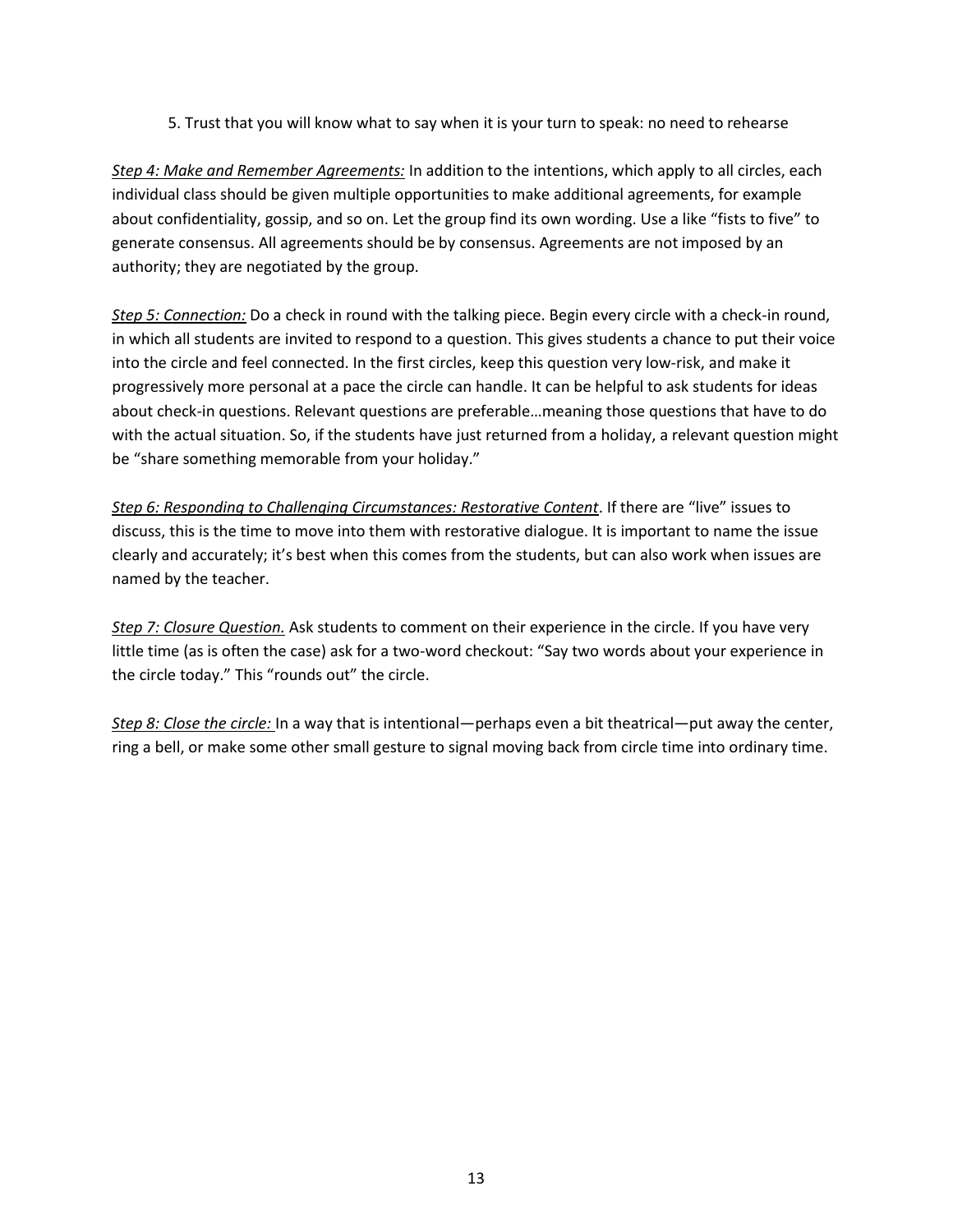# **Procedures for Peer Conference (Peer Mediation)**



All relationships go through stages. The B.E.S.T. model demonstrates the typical lifecycle of mentor relationships: building, enhancing, sustaining, and transitioning. These stages are not always clear-cut and frequently overlap. sometimes, relationships return back to an earlier stage and cycle through more than once. Read on to learn more about each stage individually – what it is, what you can expect, and some tools and tips for making the most of the relationship in each stage.

#### *Stage One: Building*

The first stage of the mentoring lifecycle is building the relationship – meeting your mentee for the first time, **establishing trust, clarifying roles, and agreeing on boundaries** are all part of this stage. You and your mentee will both have some anxiety and/or excitement about building this new relationship. **Take the initiative** to explore mutual interests and find common ground. Because trust is so fragile at this point, it is extremely important to **be consistent, authentic, and open-minded.** What you do now will set the tone for the rest of the mentoring relationship.

Your First Meeting

- Introduce yourself with confidence and a smile!
- Learn how to pronounce your mentee's name
- Tell your mentee about yourself and ask questions about your mentee
- Your mentee may take a while to warm up to you. Be patient, nonjudgmental, and open
- Remain positive and end on a good note!

#### *Stage Two: Enhancing*

Stage two involves enhancing the mentoring relationship. This means exploring interests in depth, setting goals, and offering yourself as a resource to your mentee. The goals you set can be personal in nature, career-oriented, academics-focused, or anything else that your mentee has in mind. Remember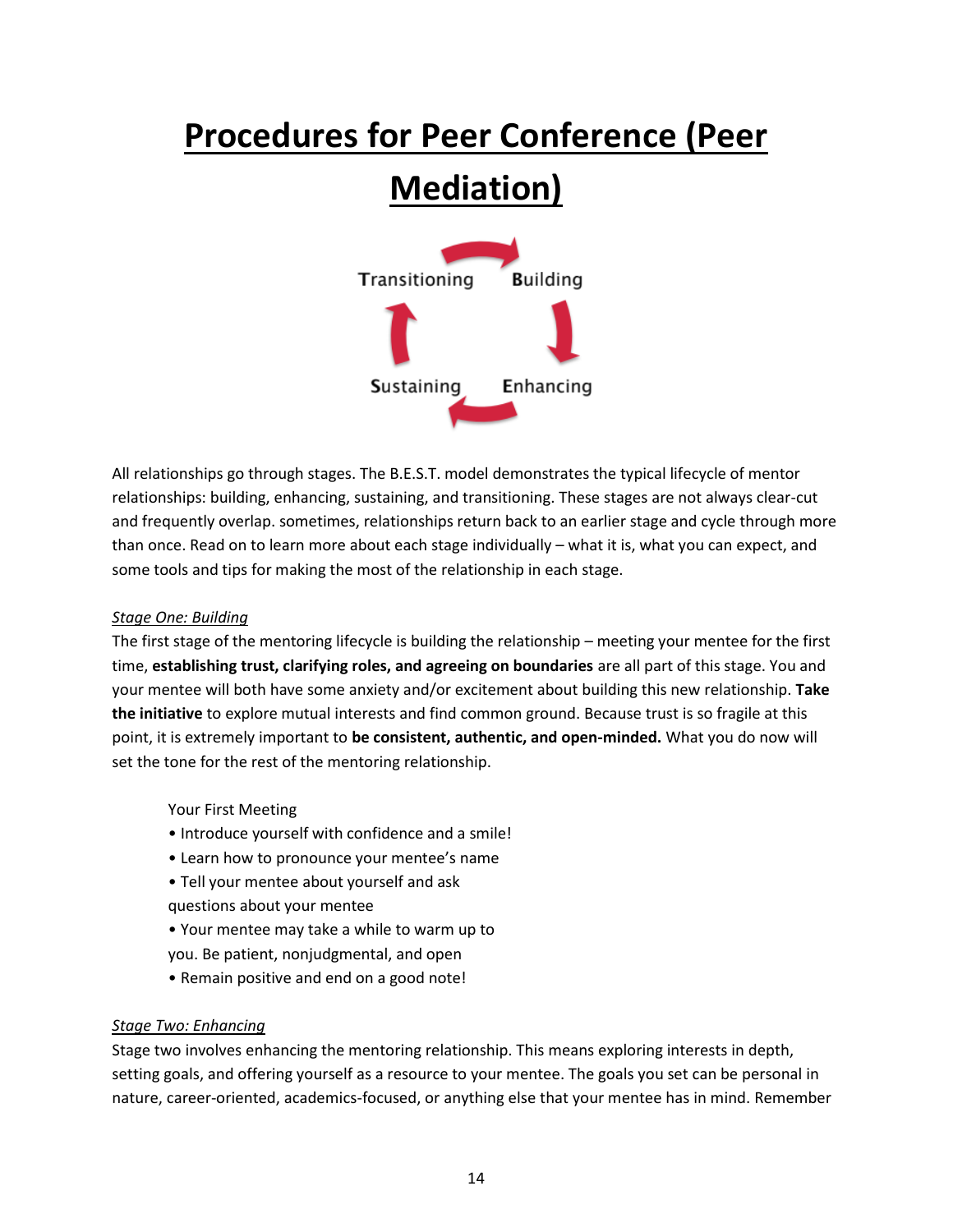– this is a time for your mentee to talk about their ambitions; not an opportunity for you to impose your goals onto them.

#### *Stage Three: Sustaining*

In the third stage of the mentoring relationship, trust has been established and conversation is more comfortable, personal, and open. Working on goals might be a central focus of the relationship. While this new level of comfort is wonderful, it also might come with some new challenges. You and your mentee may struggle to live up to the expectations you agreed to at the start of the relationship. If this happens, you might renegotiate the terms of your relationship by evaluating what you have accomplished, what new goals you have, and how you would like to work on them together.

#### *Stage Four: Transitioning*

Change can be a scary thing, but they can be made easier by preparing for them. A good way to prepare for relationship transition with your mentee is to talk about it! Celebrate how much you have accomplished, and remind your mentee how much time remains. Part of these discussions should include what you want your relationship to look like once the program ends. No matter when you decide to transition out of the mentoring relationship, be sure to give yourself and your mentee closure. Closure means ending the relationship on a good note, celebrating the time you have spent together, and clarifying your relationship moving forward. Make sure you are both on the same page.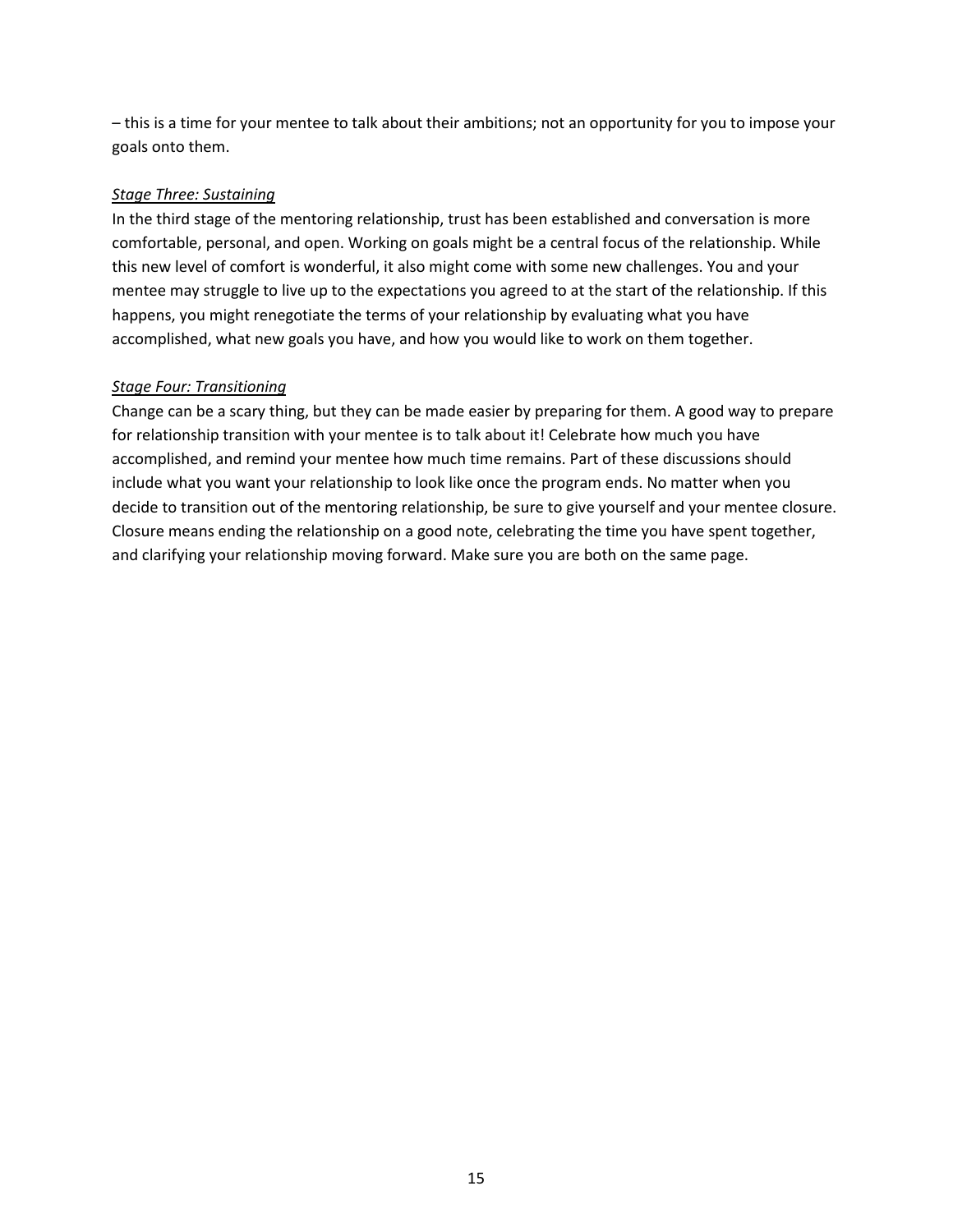# **Restorative Conversation Checklist**

#### *Before the conversation, have you…*

- Considered personal roles and social identities (race, gender, class, age, sexual identity), as well as your previous relationship and interactions with the referred participant(s), and how those impact the conversation?
- Checked personal needs, moods, biases and triggers?
- Planned the conversation, including reviewing referral and relevant student information, scripting 6-10 restorative questions to guide the conversation, and speaking with others affected about their needs?
- Ensured all participants are calm and ready to engage in conversation?

#### *During the conversation, are you...*

- Using a calm and non-emotional tone of voice?
- Using and eliciting Restorative language, including "I" statements, and avoiding alienating language?
- Ensuring that all participant(s) voices are heard equally?
- Spending no more than 20% of the time speaking, and at least 80% of the time listening?
- Opening the lines of communication with general questions that demonstrate genuine interest in all participants?
- Consistently asking open-ended restorative questions that allow the participant(s) to explain the situation from his/her perspective and what led up to the situation?
- Using open-ended restorative questions to guide the participant(s) through reflecting on the impact (including any norms broken, harm done, and person(s) affected), and what the participant(s) can do to make things better?
- Encouraging the participant(s) to create an explicit agreement on how to make the situation better, and identifying logical consequences when necessary?
- Closing the conversation by thanking participants for their willingness to work through the issues and summarizing agreements made and next steps?

#### *After the conversation, are you...*

- Following up with others affected, including referring staff, to summarize agreements and consequences?
- Following up with participant(s) on agreements made by the timeline agreed upon?
- Identifying whether additional interventions/steps need to be taken if the behavior/incident continues?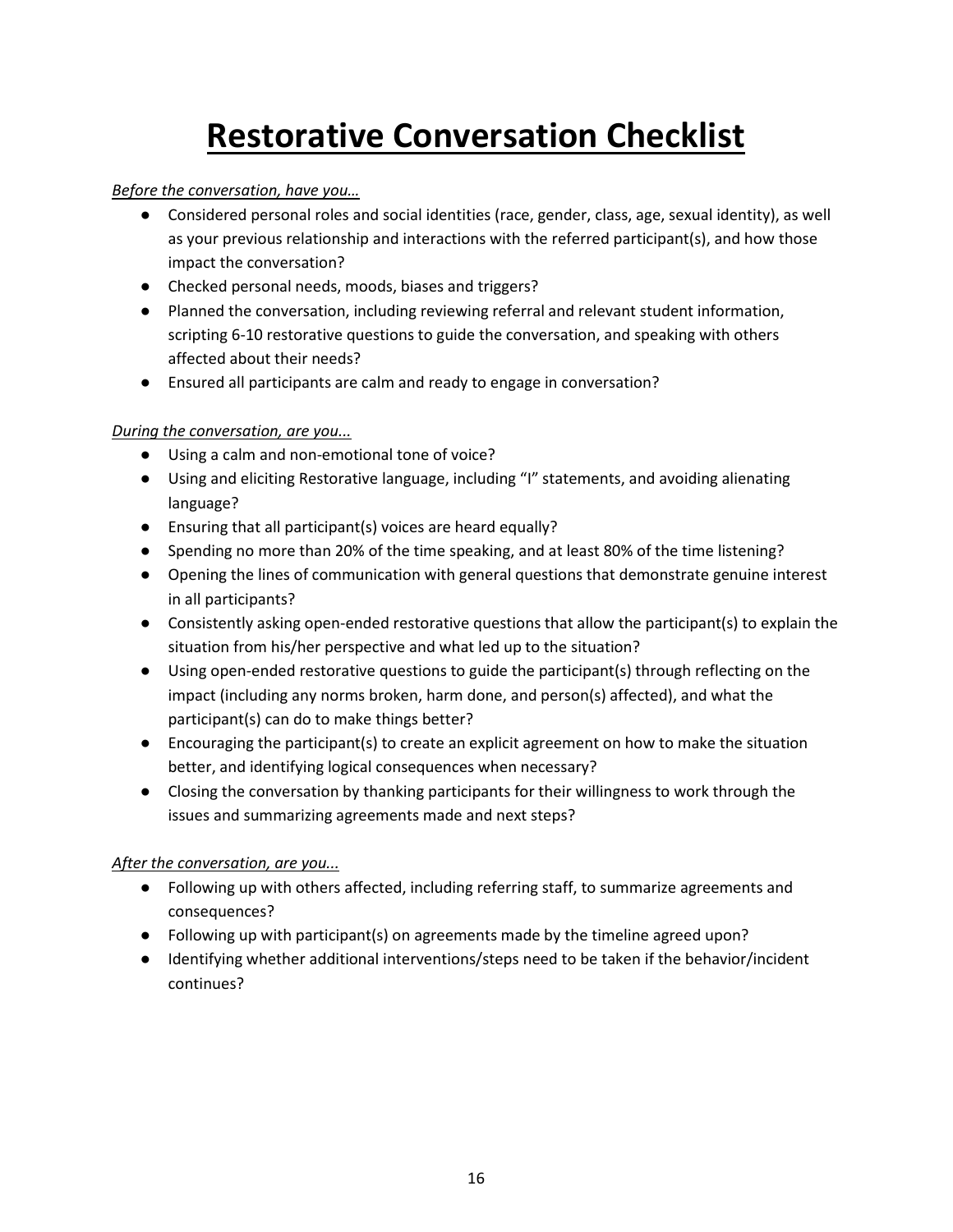## **Important Disclaimer**

Restorative Practice has many different forms. The above is a foundation for EIAA to use but is not inclusive of all tools, strategies, and process we may use. It is our goal to reach and connect with each and every student. What works with one student may not work with another. Restorative Justice is a process that takes time to work through. It may take more than one strategy or plan before we reach a solution in the ongoing process.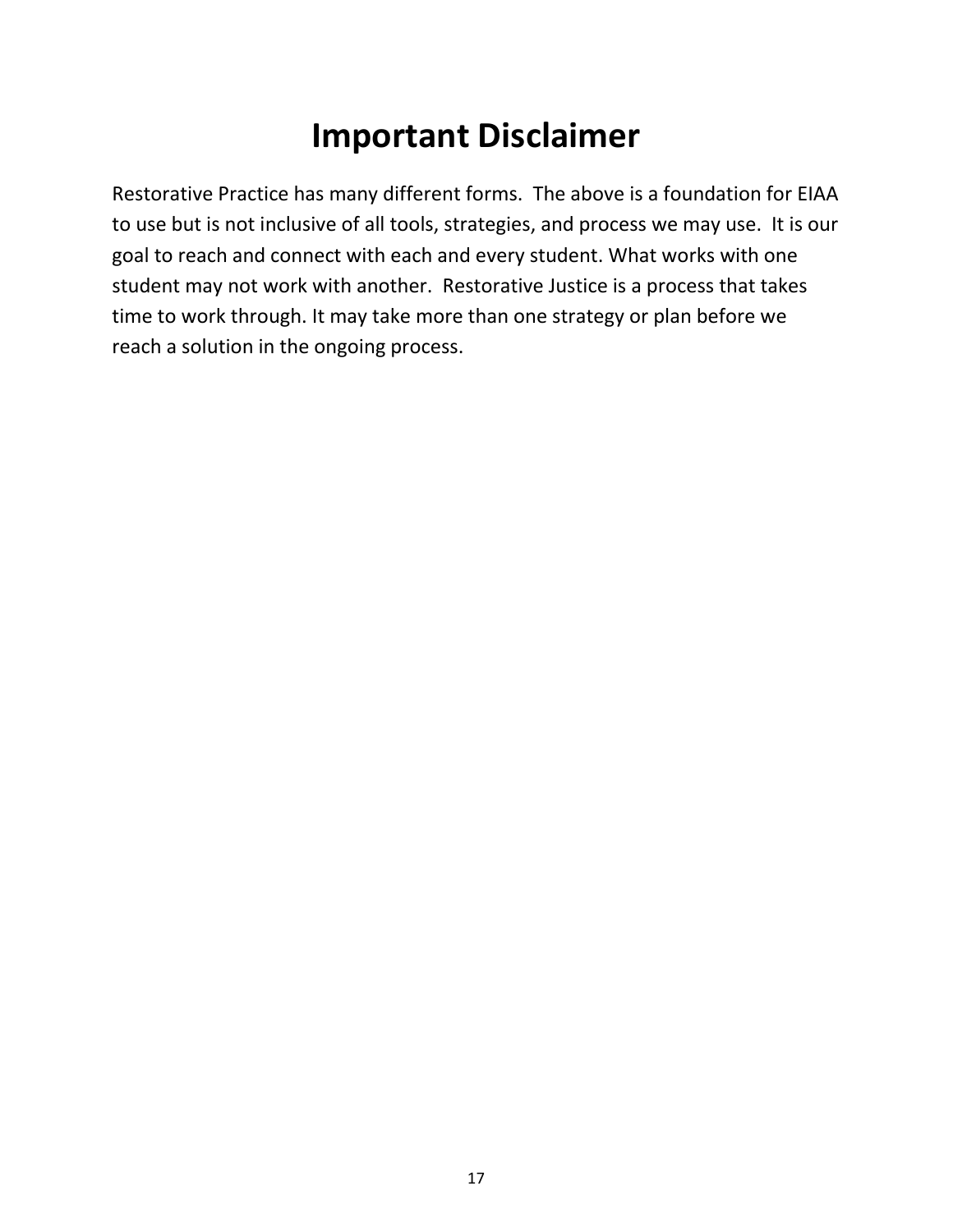## **Resources**

| Safe Voice                                                     | 833-216-SAFE (7233)      |  |
|----------------------------------------------------------------|--------------------------|--|
| Life Quest                                                     | 775-299-3738             |  |
| <b>Youth Mobile Crisis</b>                                     | 702-486-7865             |  |
| Mental Health Clinic (Rural Clinics)                           | 775-738-8021             |  |
| VIP (Vitality Center) Mental Health                            | 775-777-8477             |  |
| <b>Christian Anderson</b>                                      | 775-299-9906             |  |
| <b>UNR Med Family Residents</b>                                | $775 - 738 - 5850 - "0"$ |  |
| <b>SOSL Support Group</b>                                      | 775-397-1911             |  |
| <b>NAMI Support Group</b>                                      | 775-385-7833             |  |
| <b>LGBTQ National Help</b>                                     | 888-843-4564             |  |
| Friends in Service Helping (FISH)                              | 775-738-3038             |  |
| <b>Family Resource Center</b>                                  | 775-753-7352             |  |
| <b>Communities in Schools</b>                                  | 775-738-2783             |  |
| <b>GET My Ride</b>                                             | 775-777-1428             |  |
| <b>Suicide Prevention Lifeline</b>                             | 800-273-TALK (8255)      |  |
| Prevail Behavioral Health                                      | 775-397-1904             |  |
| <b>NAMI Warm Line</b>                                          | 775-241-4212             |  |
| Div. of Welfare and Supportive Svcs                            | 775-753-1192             |  |
| Victim Info and Notification<br>Everyday (NV VINE)             | 888-268-8463             |  |
| Reno Behavioral Healthcare Hospital<br>Assessment and Referral | 775-393-2201             |  |
| <b>Elko Band Social Services</b>                               | 775-738-9310             |  |
| CADV Committee Against Domestic<br>Violence                    | 775-738-6524             |  |
| <b>Veterans Services</b>                                       | 775-777-1000             |  |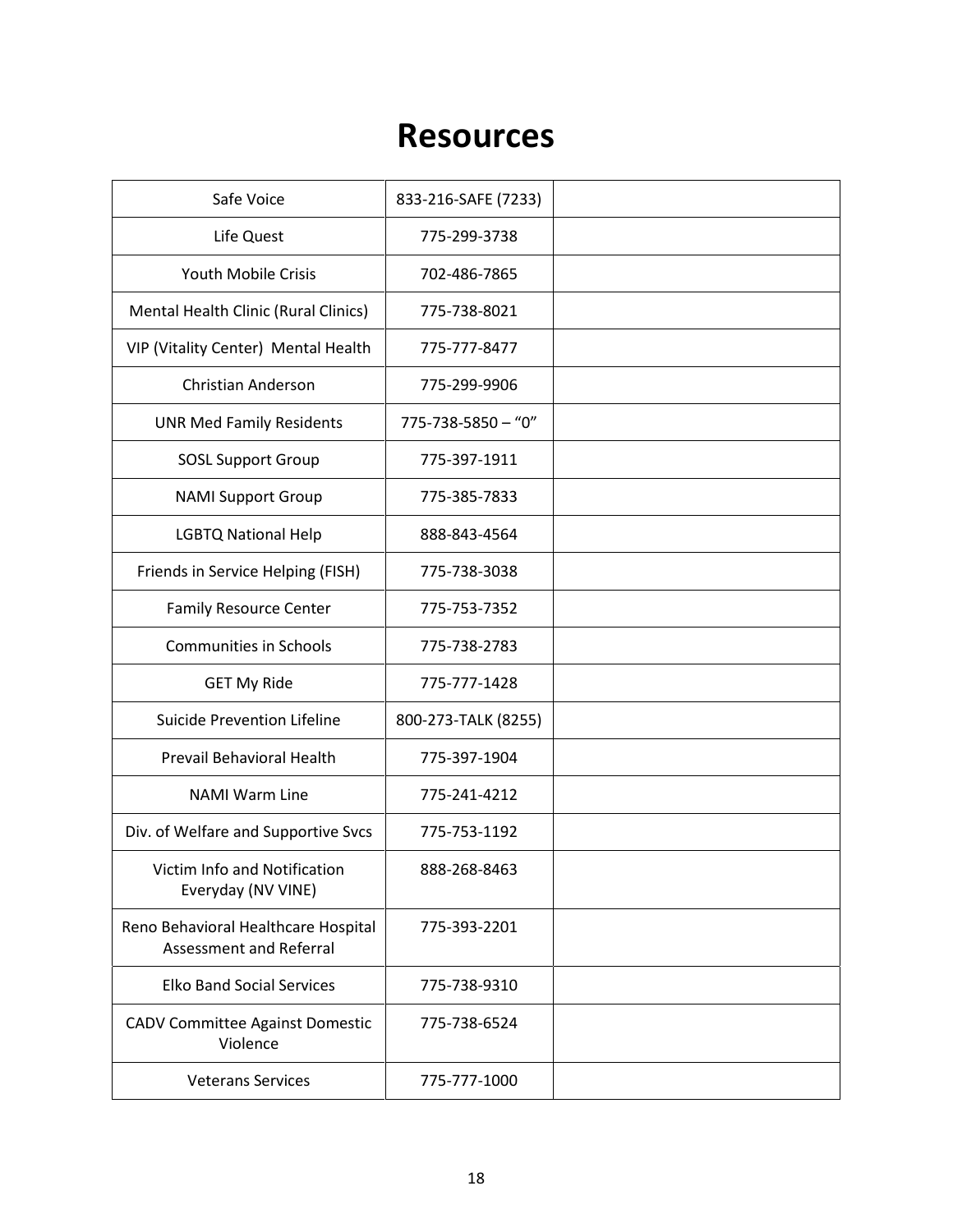| <b>Vitality Unlimited</b>                                                           | 775-738-8004 |  |
|-------------------------------------------------------------------------------------|--------------|--|
| Horizon Hospice                                                                     | 775-753-7110 |  |
| Great Basin Children's Advocacy<br>Center                                           | 775-934-5804 |  |
| Leslie Rangel, LCSW Solution<br><b>Focused Counseling</b><br>(Adolescents - Adults) | 702-271-3942 |  |
| Michelle Canning, BCBA Crossroads<br><b>Behavior Consultation (Ages 3-17)</b>       | 775-934-5810 |  |
| Barbara Stoll, LCSW<br>(Ages under 12)                                              | 775-388-3787 |  |
| Janell Anderson, LCSW<br>(Children - Adults)                                        | 775-388-2281 |  |
| Debra Heaton-Lamp, MFT (Children<br>- Adults)                                       | 775-778-9202 |  |
| Jaqueline Volkmann, LCSW, ACSW,<br>CDVC-III, CCFC, CCSOTS                           | 775-299-9906 |  |
| Christian Anderson, CPC (Bilingual)                                                 | 775-299-9906 |  |
| Herbert Coard III, Ed D Indian Health<br>Service                                    | 775-800-6036 |  |
| <b>Your Choice Behavioral Health</b>                                                | 775-777-1099 |  |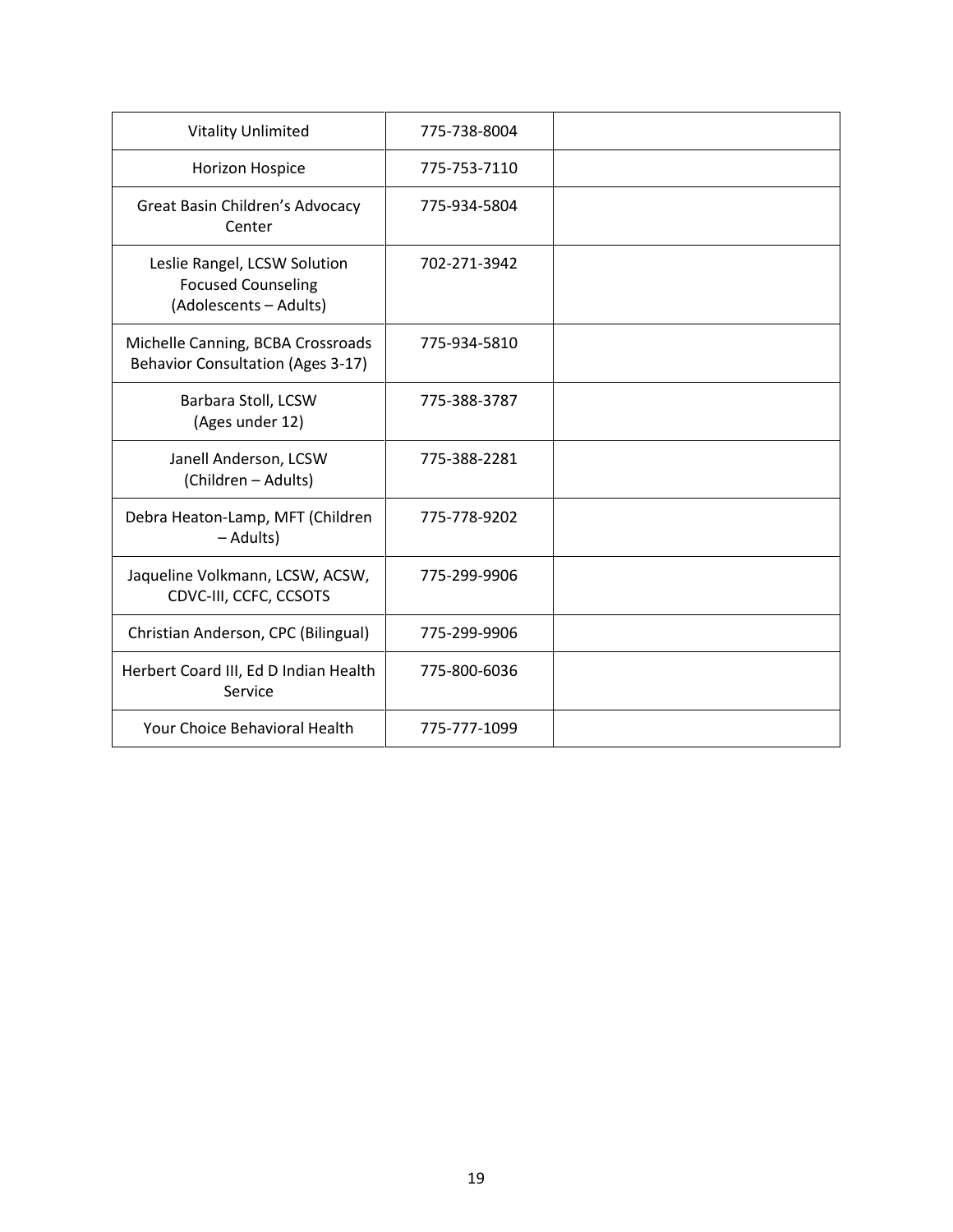# **Example Plans and Reflections**

### **Restorative Questions**

| What happened?                                      |
|-----------------------------------------------------|
|                                                     |
| I feel:                                             |
| Who was hurt?                                       |
|                                                     |
| How were they hurt?                                 |
|                                                     |
| What is the hardest part for you in this situation? |
|                                                     |
| What needs to happen to make things right?          |
|                                                     |
| What steps can you take to make things right?       |
|                                                     |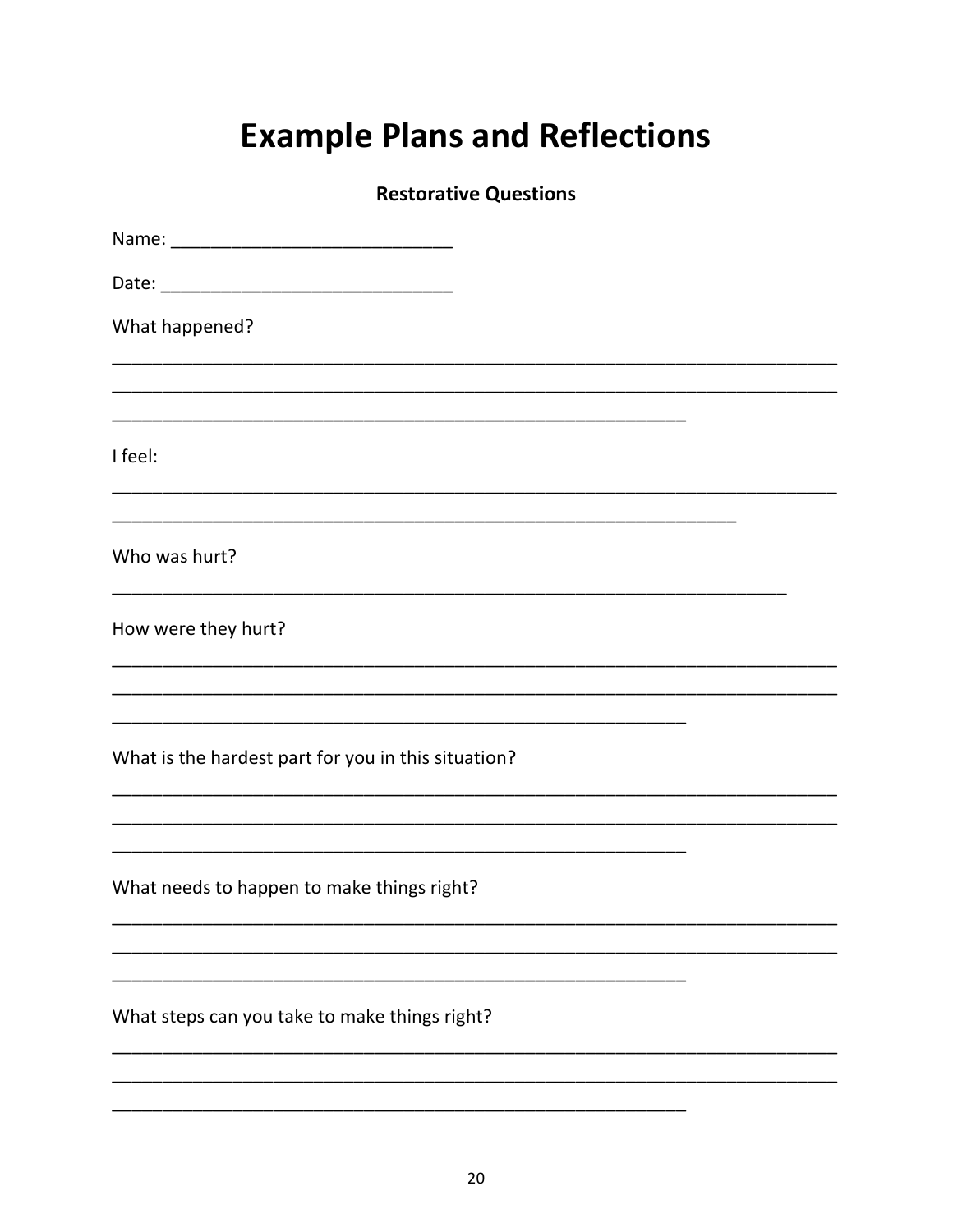# **Student Contract**

Name: Date: As a learner, it is my responsibility to:

| These are my goals:<br>1. |  |
|---------------------------|--|
| 2.                        |  |
| 3.                        |  |
|                           |  |

These are steps I can take to help meet my goals:

- 1.
- 2.
- 3.

Resources I need in order to be successful (tools, people, strategies):

This contract will be reviewed on:

I acknowledge by signing this contract that I take full responsibility for my actions. If the contract is broken, I will accept the results of my actions.

### **Signatures:**

Student:

Teacher:

Parent: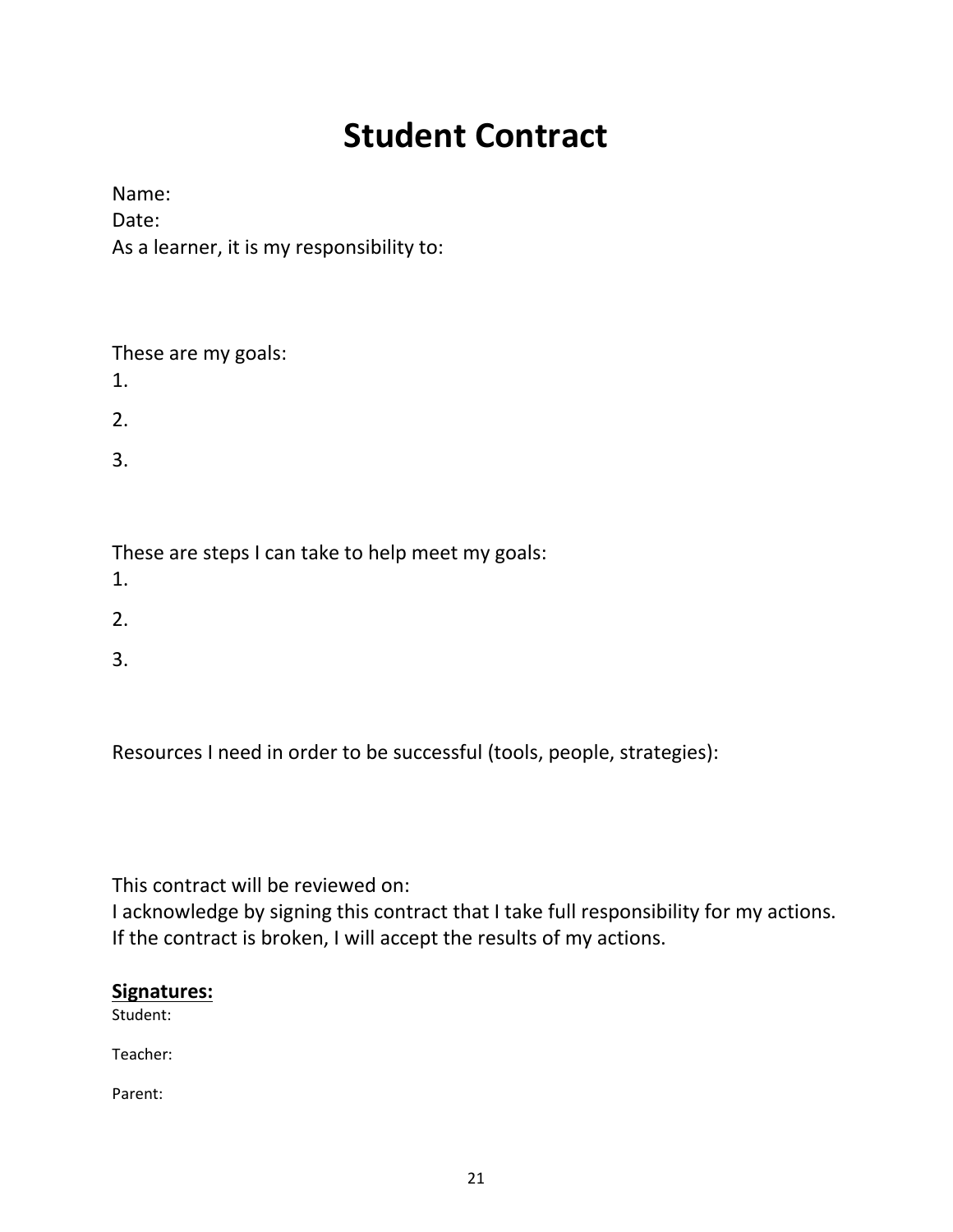| Name:                                      |                                          |                         |                      |              | DOB:<br>Phone #:                             |            |                                    | <b>Student Strengths:</b> |               |                           |                                                 |                           |              |                                    |
|--------------------------------------------|------------------------------------------|-------------------------|----------------------|--------------|----------------------------------------------|------------|------------------------------------|---------------------------|---------------|---------------------------|-------------------------------------------------|---------------------------|--------------|------------------------------------|
| Parents Name:                              |                                          |                         |                      |              | Grade<br>Level:                              | Address:   |                                    |                           |               |                           |                                                 |                           |              |                                    |
| <b>Assessment 1:</b>                       |                                          |                         | <b>Assessment 2:</b> |              | <b>SPED</b>                                  | <b>ESL</b> | <b>Speech</b>                      |                           | <b>Vision</b> | <b>Hearing</b>            | <b>Total Tardies:</b><br><b>Total Absences:</b> |                           |              |                                    |
| <b>BOY</b>                                 | Other                                    | <b>BOY</b><br>Scor<br>e | <b>MOY</b><br>Score  | EOY<br>Score | <b>IEP</b><br>504                            | Yes<br>No  | Yes<br>No                          |                           | Pass          | Pass                      | Quarter<br>$\mathbf{1}$                         | Quarter<br>$\overline{2}$ | Quarter<br>3 | Quarter<br>$\overline{\mathbf{4}}$ |
|                                            |                                          |                         |                      |              | <b>Initial Plan</b>                          | Y          | ${\sf N}$                          |                           | Fail          | Fail                      |                                                 |                           |              |                                    |
| Parent<br>Notification<br>Team<br>Meetings | Email<br>Phone<br>Call<br>Letter<br>Date | Date<br>Date            | Date<br>Date         | Date<br>Date | Goal(s):<br>Plan/Strategies/Differentiation: |            |                                    |                           |               | <b>Intervention Plan:</b> |                                                 |                           |              |                                    |
| Parent<br>Conference                       | Date                                     | Date                    | Date                 | Date         | <b>Family Component:</b>                     |            |                                    |                           |               |                           |                                                 |                           |              |                                    |
| <b>Progress Monitoring Tool 1:</b>         |                                          |                         |                      |              |                                              |            | <b>Progress Monitoring Tool 2:</b> |                           |               |                           |                                                 |                           |              |                                    |
| Date                                       | Task                                     | Score                   | Notes                |              |                                              | Date       | Assessment                         | Score                     |               |                           | <b>Notes</b>                                    |                           |              |                                    |
|                                            |                                          |                         |                      |              |                                              |            |                                    |                           |               |                           |                                                 |                           |              |                                    |